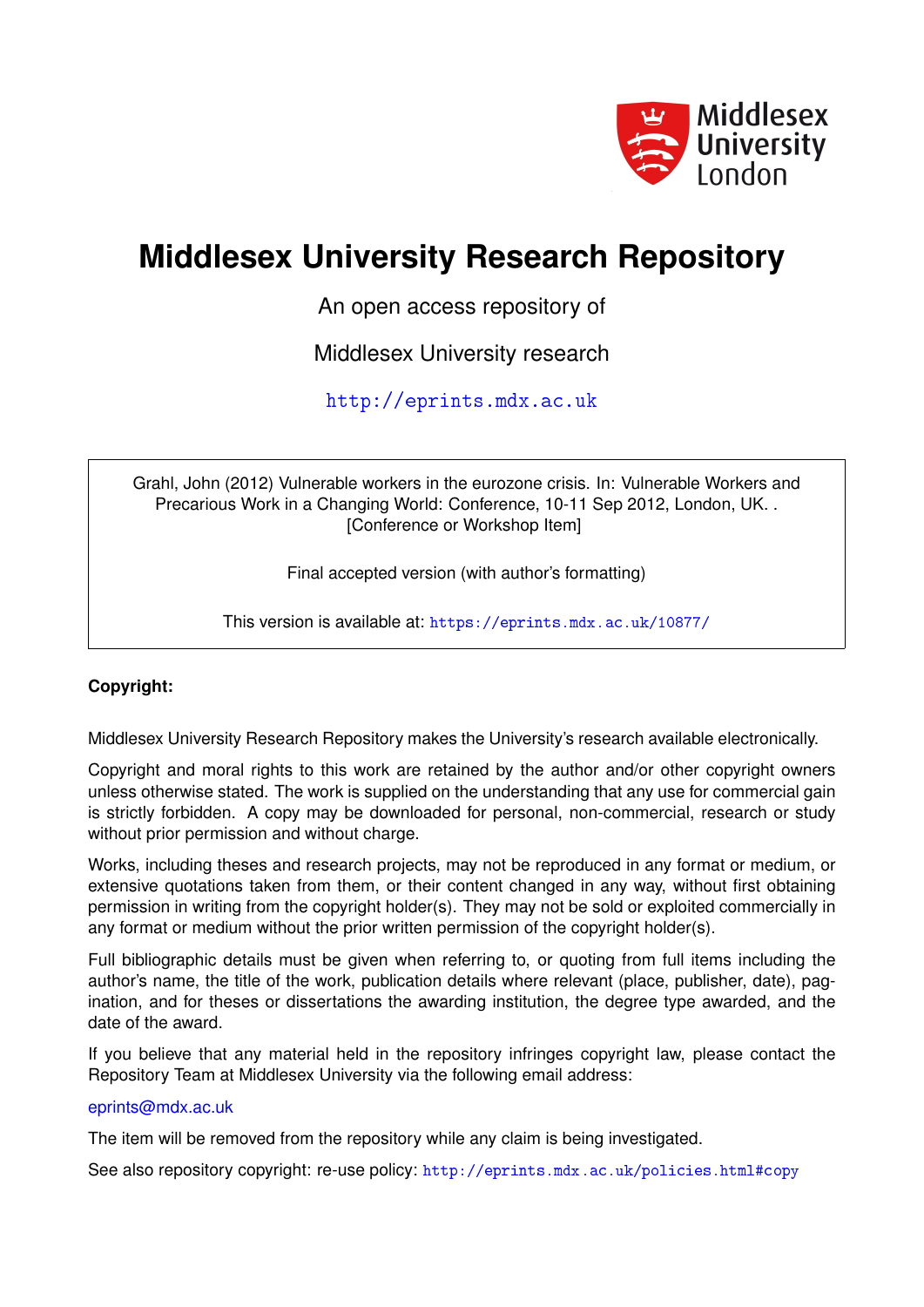**Vulnerable Workers in the Eurozone Crisis** 

**John Grahl Middlesex University Business School** 

**Contribution to the Conference: Vulnerable Workers and Precarious Work in a Changing World, Middlesex University 10-11 September 2012**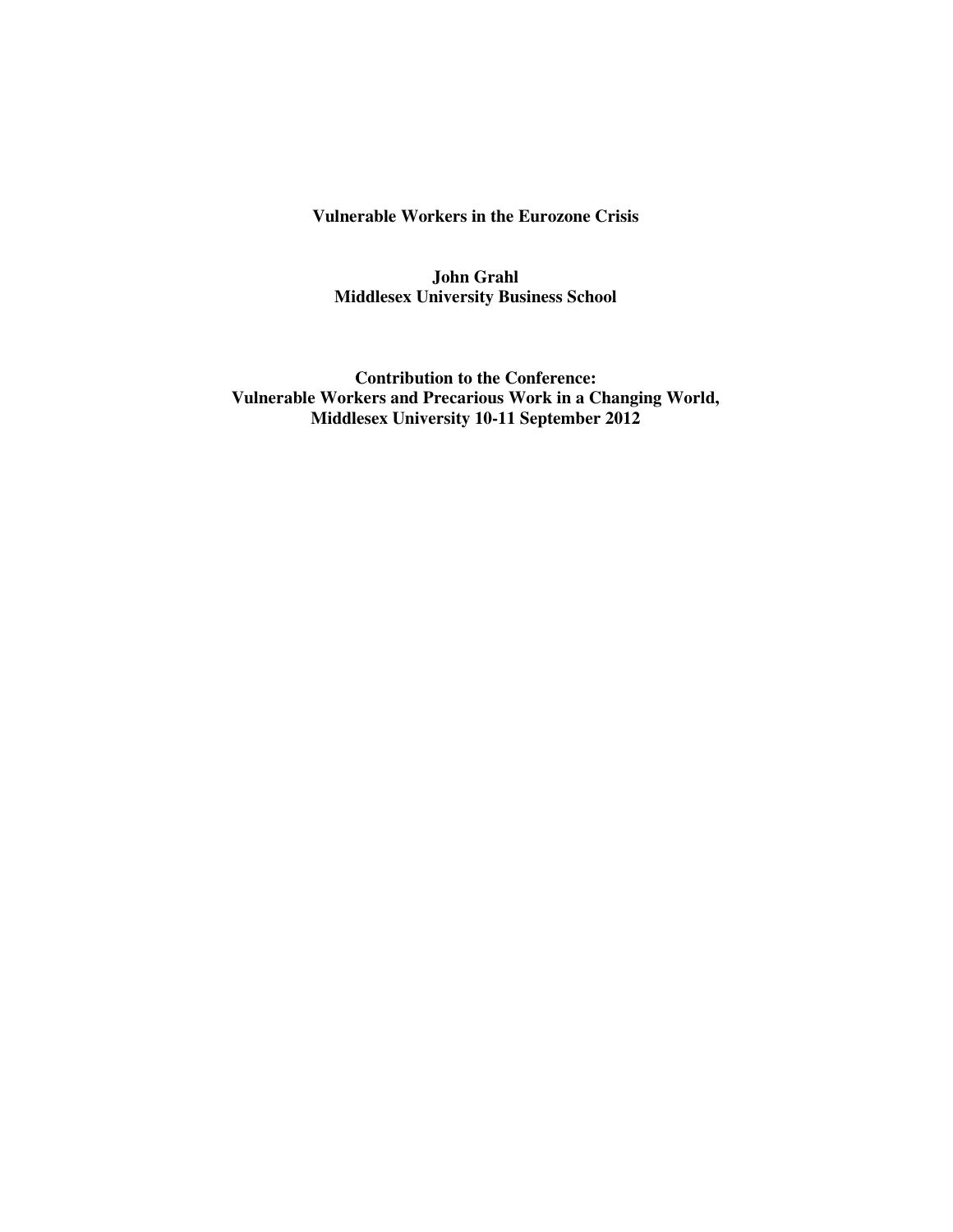#### **Introduction**

-

The general adoption of austerity policies throughout the EU and in particular in the eurozone is having very adverse effects on the level of employment, on job and employment security and on working conditions. These effects are also highly differentiated, being especially intense in the countries facing sovereign debt crises. The following paper presents some evidence for the countries in question drawn primarily from the stability programmes and national reform programmes which member states are required to submit each year to the Commission.

The present paper first gives a brief description of the new policy surveillance system in the eurozone. Then it is suggested that the macroeconomic policies adopted in the context of reinforced surveillance are incoherent. The implications of austerity policies for workers are discussed; young workers are clearly badly affected. Details are given of acute pressures on European social models in the economically weaker countries, taking Portugal, Greece and Ireland as examples. It is concluded that the new policy regime in the eurozone makes social dumping in effect the central social strategy in the monetary union.

## **From Stability Pact to Surveillance Union**

EU leaders are perfectly correct to argue that institutional reforms are needed in the eurozone. The Stability Pact, intended to guarantee budgetary discipline and thus economic stability, failed in two ways: some countries, such as Spain and Ireland, suffered enormous crises in spite of their obeying the Stability Pact rules; others, such as Greece, clearly violated the rules continuously. However the response adopted by the EU ignores the fact that it was only these malfunctions – only the build-up of imbalances – which permitted the eurozone to achieve even the mediocre employment performance that it recorded<sup>1</sup>.

In several ways EU authorities are preparing a post-crisis regime which will install a comprehensive tutelage over the weaker economies. Some of this is already apparent in the conditions imposed on crisis-struck countries, in particular Greece. In return for EFSF finance, Greece is required to make big changes which would normally depend on internal debate – such as privatisations and alterations to pension arrangements. A particularly worrying demand from the creditor authorities is the decentralisation of collective bargaining – an attempt to dismantle a social model which European law requires the EU to respect.

As Habermas puts it, governments will be inspected every year to see whether "the level of debt, labour market deregulation, the system of social security, the health care system, wages in the public sector, the wage share, the rate of corporation tax and

<sup>&</sup>lt;sup>1</sup> The European commission's Ameco database gives the growth of employment in the original eurozone (the first eleven countries plus Greece) between 1999 and 2007 as 13.7 million. But, of this total, two thirds, or 8.9 million, took place in the "periphery" – in Ireland, Greece, Spain, Italy and Portugal.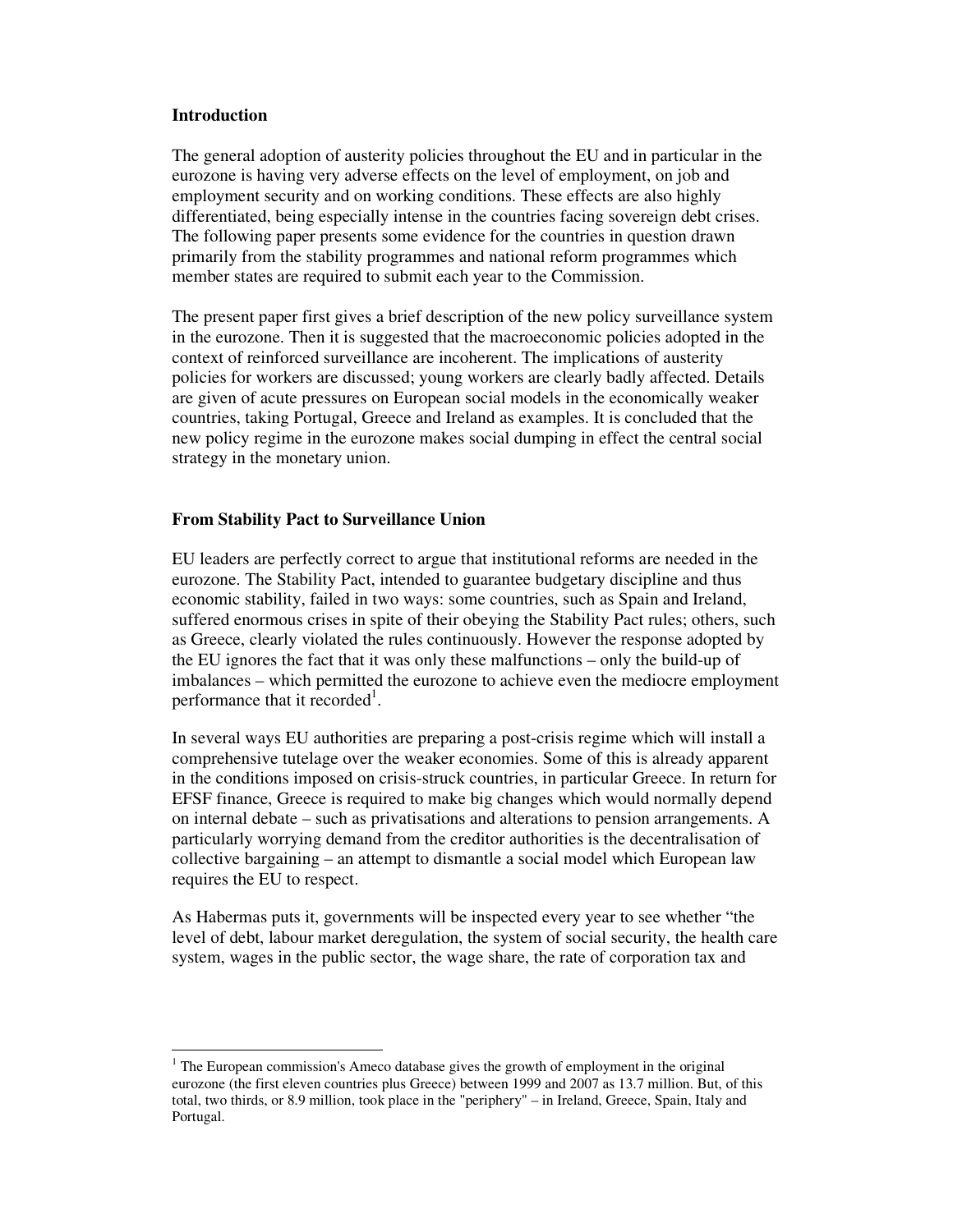much more correspond to the reckoning of the Council." He could have pointed out that such surveillance will be of the weak by the strong.<sup>2</sup>

 The rules of the "Growth and Stability Pact", supposed to govern the budgetary policies of all EU members and to be obligatory for members of the eurozone, were based on the fallacious notion that, provided public sector deficits were limited, market forces would ensure a balanced development of the economy. In reality there developed very large current account deficits across the periphery which became impossible to finance after the crisis of  $2008$ <sup>3</sup>

The financial crisis of 2008, provoking a rapid decline in private sector expenditures, necessitated substantial public sector injections around the world. The Commission had to recognise that much wider public sector deficits were needed temporarily, but already by 2009 it was demanding an early "exit" from these more supportive budgetary policies. At the same time it made proposals to make the Stability Pact rules on public sector borrowing and debt much more restrictive and to introduce new rules on macroeconomic "imbalances."

The official rationale for these changes is couched in terms of both "co-ordination" and "surveillance." But they do nothing to promote co-ordination. Genuine coordination would require firstly the specification of an overall macro policy for the eurozone and then the specification of differentiated national policies compatible with the overall macro stance. There is nothing of this in the proposed amendments. In reality, the only focus of these measures is on the surveillance of individual member states and, although this is not stated, the concern is only with the weaker member states to whose "indiscipline" the current crisis is attributed. Thus the whole package neglects the central problem of coordination – the huge imbalances in current accounts.

The reform comprises six pieces of legislation, which have now passed through the European Parliament with very few changes. The first four tighten the requirements of the existing stability pact and its enforcement through the "excessive deficit procedure." The other two introduce an "excessive imbalance procedure" which introduces similar legal constraints on other aspects of macroeconomic policy; they are obviously inspired by the fact that in Ireland and Spain crisis had nothing to do with public sector deficits but relates to capital inflows into the private sector. A brief description of this legislation is as follows:

Tightening the Stability Pact:

-

**1. New definitions** of the stability pact rules emphasise "excessive" levels of public debt as well as well as annual deficits; "discretionary" measures have to be taken to correct both and the speed of correction is specified. The only permitted exceptions have a strongly deregulatory character – a member state may run deficits to introduce a funded pension scheme, but not, for example, to finance a social housing programme.

<sup>2</sup> http://www.eurozine.com/articles/2011-08-26-habermas-en.html

 $3$  The rest of this section draws on the 2011 Euromemorandum discussion of Stability Pact Reforms, which was drafted by the present author.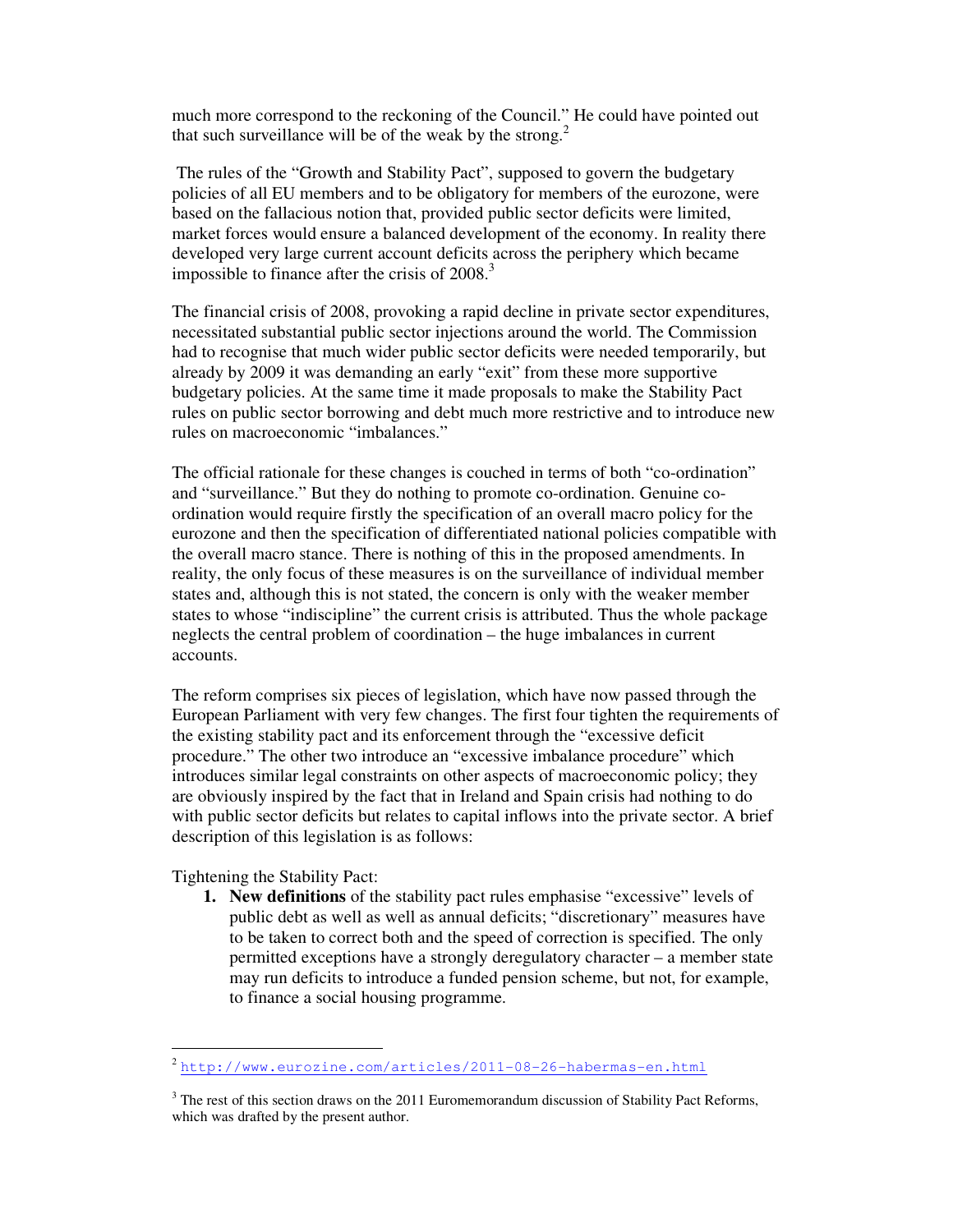- **2. Stronger surveillance** is to take place through the annual submission of stability programmes (including "structural reforms") which must embody a medium-term budgetary objective to permit the Council to verify "prudent" fiscal policies. Even countries within the prescribed reference values must not increase public expenditure faster than GDP (thus any move by other countries towards Scandinavian social models becomes illegal).
- **3. Reinforced penalties** involve first compulsory deposits and then fines for eurozone members. Sanctions are to become more automatic since at many stages of the "excessive deficit procedure" a qualified majority in the Council will be needed to block penalties rather than to impose them.
- **4.** Member states must establish a satisfactory **Budgetary Framework**. This covers accounting systems, statistics, fiscal relations with regional and local government, forecasting practices (although the Commission's own forecasting is less than impressive), budgetary procedures and "fiscal rules." It is strongly recommended that the latter involve numerical limits, in spite of the repeated difficulties that such rules provoke, most recently with public finance in the US today (and no doubt Germany in the near future).

The Excessive Imbalance Procedure:

- **5.** A **scoreboard** comprising "a limited number of economic and financial indicators" is to be established. "Indicative" thresholds will be set for these; if they are crossed investigative procedures may be launched; however there will not be an automatic alert; "economic judgement should ensure that all pieces of information, whether from the scoreboard or not, are put in perspective and become part of a comprehensive analysis"; this will identify member states to be subject to an "in-depth" review; this will involve "enhanced surveillance missions" and additional reporting by the member state concerned.<sup>4</sup>
- **6. Penalties** do not follow right away. When excessive imbalances are definitely identified, "recommendations" will be made to the member state. Its response should be timely; should use "all available policy instruments" including fiscal and wage policies, labour markets, product and services markets and financial sector regulation. Eventually, however, if the response proves inadequate, sanctions – compulsory deposits and fines – will be imposed. Equity in penalties is to be assured by expressing these as a percentage of the GDP of the recalcitrant state.

There is, of course, something absurd, even ridiculous, about this attempt to construct a juridical framework for macroeconomics, as anyone remotely familiar with that discipline will recognise. But the project is also sinister: it threatens to subject economically weaker members – and those alone – to a comprehensive tutelage involving every aspect of public policy. It is clear that the main indicators used will reflect so-called problems of "competitiveness." Criticism in the EP and by some EU

 4 The indicators and their thresholds featuring in the scoreboard can be found in: *European Economy*, Occasional Paper 92, "Scoreboard for the surveillance of macroeconomic imbalances," February 2012. As expected the emphasis is on external competitiveness and credit restriction. Only one indicator – unemployment – relates to the level of economic activity and the threshold for unemployment is set at 10%. The scoreboard does include both current account surpluses and deficits – the threshold for the former is 6% of GDP, perfectly compatible with a continuation of mercantilist export promotion by Germany and its neighbours. Deficits, however, have a threshold of 4% of GDP.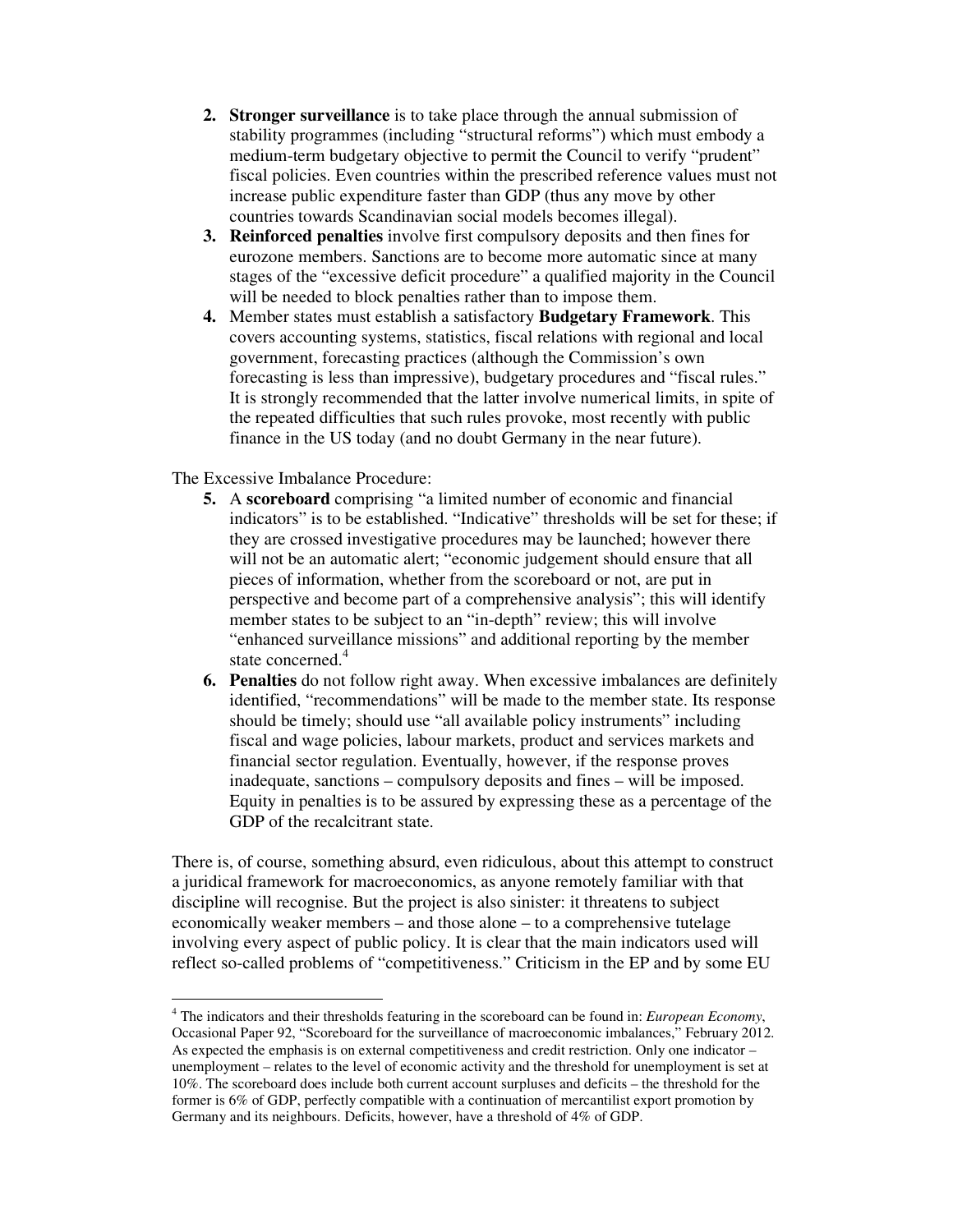governments has led to the removal of explicit reference to wages in the legislation. But the wage levels and social models of the weaker states remain the targets of this project.

Many types of "imbalance" will be outside the scope of the new procedures. These include: the coexistence of immense private fortunes with public sectors crippled by debt; the failure of wage growth in the EU to match productivity growth over now three decades; the remuneration of financial and corporate leaderships out of all proportion to typical incomes.

The package is embedded in a reinforced set of administrative procedures known as the "European semester" which will take place in the first half of each year and lead to the definition of two sets of policies, one concerned with macroeconomic policy (the "stability programmes") and the other (the "national reform programmes") concerned with "structural reforms" in the Commission's usual sense of reduced protection for employees, privatisations and deregulation of business. The first such exercise, which took place in 2011, indicates what is to be expected from these procedures: neither Commission recommendations for Germany nor Germany's own programmes recognised any problem with its huge trade surplus. The entire process focuses on further fiscal consolidation, labour market "reforms," and supply-side measures supposedly to promote growth by "large price and cost adjustments" in the weaker economies – in other words, by deflation. $5$ 

#### **Surveillance without Coordination**

-

The stability plans submitted by member states in the first European semester, 2011, seem dysfunctional in several respects. They were, firstly, completely unrealistic in the assumptions that were made about growth. The programmes put fiscal consolidation targets into a projection of macroeconomic developments for the period 2011-14. The forecast GDP growth figures are given in Table 1.

We can use actual GDP in 2010 (as reported on the Commission's AMECO web-site) to derive implied GDP levels for each of the 17 and for the eurozone as a whole (in 2010 euros) and thus derive implied growth rates for the zone as a whole (Table 2).

A first simple exercise is then to compare actual growth rates for 2011 with the SP forecasts (Table 3). This indicates that the latter were somewhat too optimistic for E-zone growth as a whole. Since German growth exceeded the forecast in its SP, this means that growth substantially undershot SP targets in most other countries. However, a divergence of 0.3% of GDP is hardly unusual in macroeconomic forecasting.

<sup>&</sup>lt;sup>5</sup> Two further legislative proposals, the "two-pack," would further increase the power of the Commission over national policies in the weaker states. Member state governments would be required to submit their draft budgets to the Commission before they were presented to national parliaments and the Commission could, in the case of heavily indebted states, require amendments. At present (September 2012) the legislation is still being discussed in the European Parliament.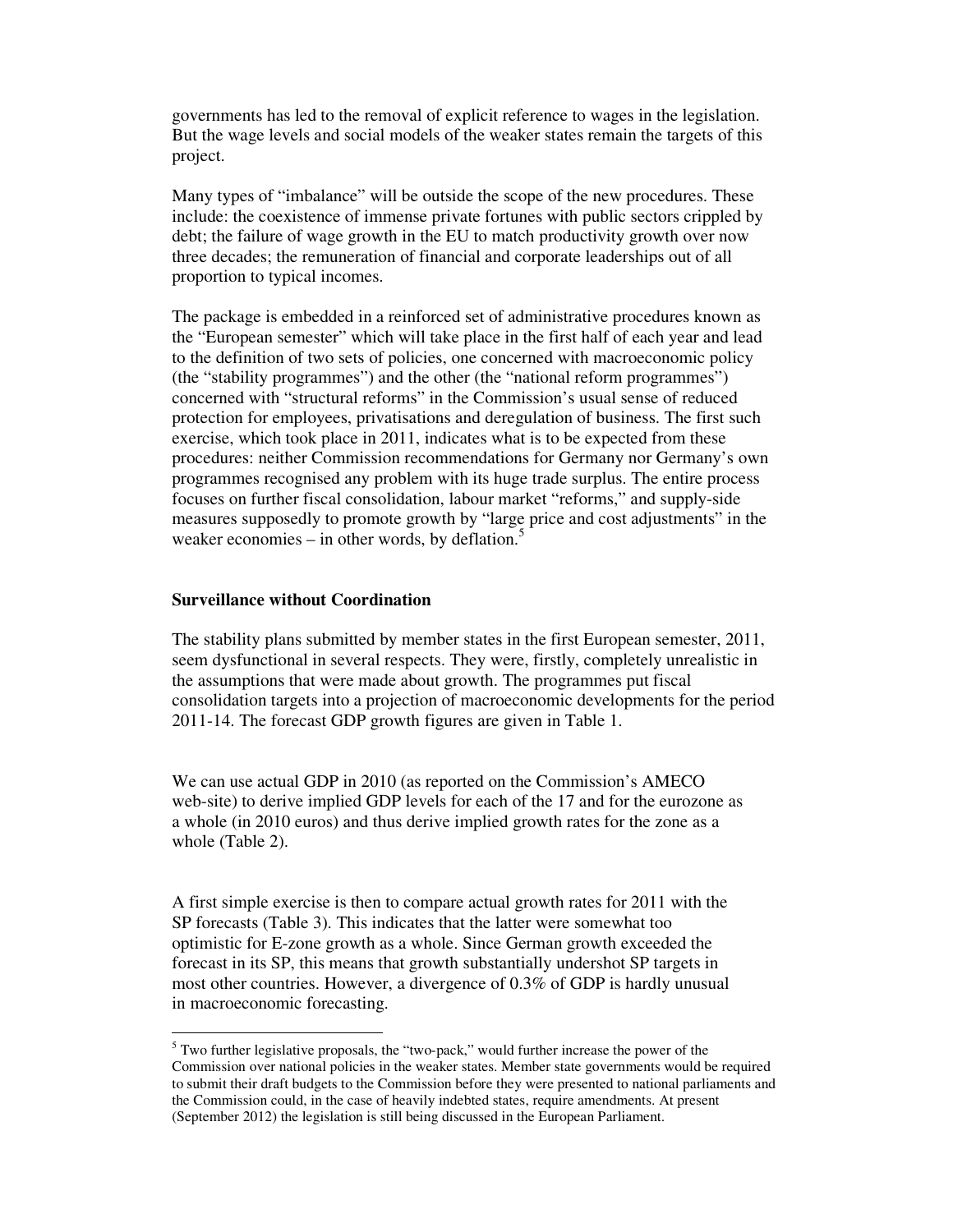| 'able |  |
|-------|--|
|       |  |

| <b>Growth Rates of GDP as per 2011 SPs</b> |        |        |      |      |  |
|--------------------------------------------|--------|--------|------|------|--|
|                                            | 2011   | 2012   | 2013 | 2014 |  |
| Belgium                                    | 2.0    | 2.3    | 2.1  | 2.3  |  |
| Germany                                    | 2.3    | 1.8    | 1.5  | 1.5  |  |
| Estonia                                    | 4.0    | 4.0    | 3.6  | 3.6  |  |
| Ireland                                    | 0.3    | 2.0    | 2.5  | 2.5  |  |
| Greece                                     | $-3.5$ | 0.8    | 2.1  | 2.1  |  |
| Spain                                      | 1.3    | 2.3    | 2.4  | 2.6  |  |
| France                                     | 2.0    | 2.3    | 2.3  | 2.3  |  |
| Italy                                      | 1.1    | 1.3    | 1.5  | 1.6  |  |
| Cyprus                                     | 1.5    | 2.5    | 2.7  | 3.0  |  |
| Luxembourg                                 | 3.2    | 3.5    | 3.7  | 4.0  |  |
| Malta                                      | 2.4    | 2.3    | 2.6  | 2.8  |  |
| Netherlands                                | 1.8    | 1.5    | 1.3  | 1.3  |  |
| Austria                                    | 2.5    | 2.0    | 2.1  | 2.2  |  |
| Portugal                                   | $-2.2$ | $-1.8$ | 1.2  | 2.5  |  |
| Slovenia                                   | 1.8    | 2.2    | 2.3  | 2.8  |  |
| Slovakia                                   | 3.4    | 4.8    | 4.8  | 4.8  |  |
| Finland                                    | 3.6    | 2.7    | 2.4  | 2.1  |  |

2011 Stability Programmes, D-G Economic and Financial Affairs<sub>2</sub>

**Table 2** 

| Growth Rate of GDP in Eurozone as implied by SPs, Spring 2011 |  |      |      |  |
|---------------------------------------------------------------|--|------|------|--|
| 2011                                                          |  | 2013 | 2014 |  |
|                                                               |  |      |      |  |

Table 1, AMECO

However, by the end of 2011 it became clear that the SP growth rates for 2012 were, or had become, completely unrealistic. Table 4 contrasts the SP forecasts for 2012 with the interim forecasts prepared by the Commission at the start of 2012. Instead of continuing recovery the story is of return to recession.

It is of course possible to interpret this divergence as merely a (large) forecasting error. But it can be argued, to the contrary, that the downturn is actually endogenous to the whole stability process, that it is the direct consequence of the austerity programmes promoted by that process throughout the E-zone. The Commission itself, as it revised its growth forecasts downwards in the autumn of 2011 wrote, "*The downward revisions concern all the Member States under review, suggesting both a common factor and a re-coupling of growth dynamics.*"The common factor is of course the Commission's own fiscal consolidation drive. "Recoupling" suggests the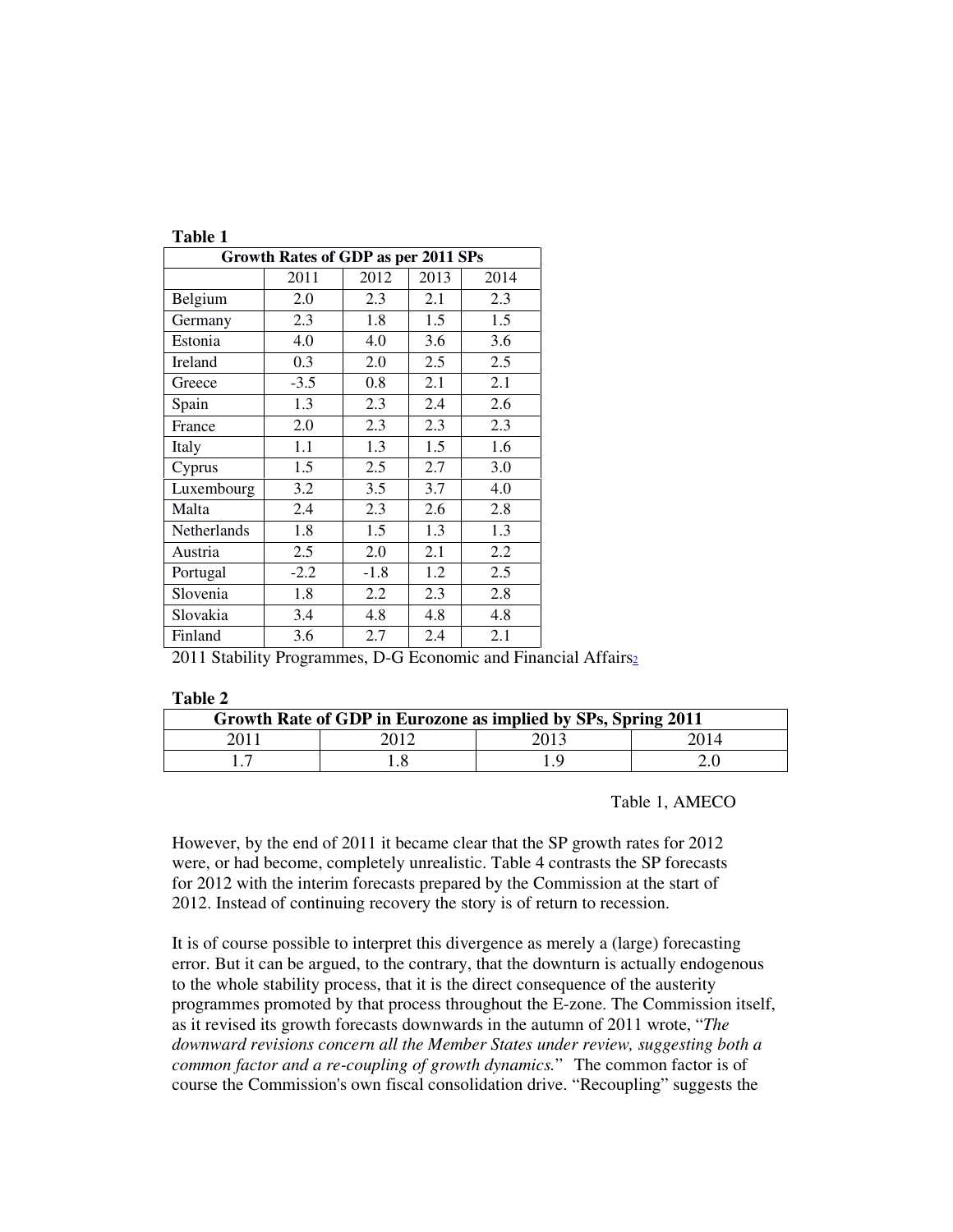end of the belief that drastic contractions in the periphery would not rebound on the Northern European economies (European Commission, 2011).

| Forecast and actual GDP growth, |                |        |  |  |  |  |  |  |
|---------------------------------|----------------|--------|--|--|--|--|--|--|
| 2011                            |                |        |  |  |  |  |  |  |
|                                 | SPs<br>Outcome |        |  |  |  |  |  |  |
| Belgium                         | 2.0            | 1.9    |  |  |  |  |  |  |
| Germany                         | 2.3            | 3.0    |  |  |  |  |  |  |
| Estonia                         | 4.0            | 7.5    |  |  |  |  |  |  |
| Ireland                         | 0.3            | 0.9    |  |  |  |  |  |  |
| Greece                          | $-3.5$         | $-6.8$ |  |  |  |  |  |  |
| Spain                           | 1.3            | 0.7    |  |  |  |  |  |  |
| France                          | 2.0            | 1.7    |  |  |  |  |  |  |
| Italy                           | 1.1            | 0.2    |  |  |  |  |  |  |
| Cyprus                          | 1.5            | 0.5    |  |  |  |  |  |  |
| Luxembourg                      | 3.2            | 1.1    |  |  |  |  |  |  |
| Malta                           | 2.4            | 2.1    |  |  |  |  |  |  |
| Netherlands                     | 1.8            | 1.2    |  |  |  |  |  |  |
| Austria                         | 2.5            | 3.1    |  |  |  |  |  |  |
| Portugal                        | $-2.2$         | $-1.5$ |  |  |  |  |  |  |
| Slovenia                        | 1.8            | 0.3    |  |  |  |  |  |  |
| Slovakia                        | 3.4            | 3.3    |  |  |  |  |  |  |
| Finland                         | 3.6            | 2.7    |  |  |  |  |  |  |
| <b>Euro Area</b>                | 1.7            | 1.4    |  |  |  |  |  |  |

#### **Table 3**

AMECO and 2011 SPs

#### **Table 4**

| GDP growth 2012: SP and Commission |     |        |  |  |  |  |  |
|------------------------------------|-----|--------|--|--|--|--|--|
| forecasts autumn 2011              |     |        |  |  |  |  |  |
| Commission<br>SP                   |     |        |  |  |  |  |  |
| Belgium                            | 2.3 | $-0.1$ |  |  |  |  |  |
| Germany                            | 1.8 | 0.6    |  |  |  |  |  |
| Estonia                            | 4.0 | 1.2    |  |  |  |  |  |
| Ireland                            | 2.0 | 0.5    |  |  |  |  |  |
| Greece                             | 0.8 | $-4.4$ |  |  |  |  |  |
| Spain                              | 2.3 | $-1.0$ |  |  |  |  |  |
| France                             | 2.3 | 0.4    |  |  |  |  |  |
| Italy                              | 1.3 | $-1.3$ |  |  |  |  |  |
| Cyprus                             | 2.5 | $-0.5$ |  |  |  |  |  |
| Luxembourg                         | 3.5 | 0.7    |  |  |  |  |  |
| Malta                              | 2.3 | 1.0    |  |  |  |  |  |
| Netherlands                        | 1.5 | $-0.9$ |  |  |  |  |  |
| Austria                            | 2.0 | 0.7    |  |  |  |  |  |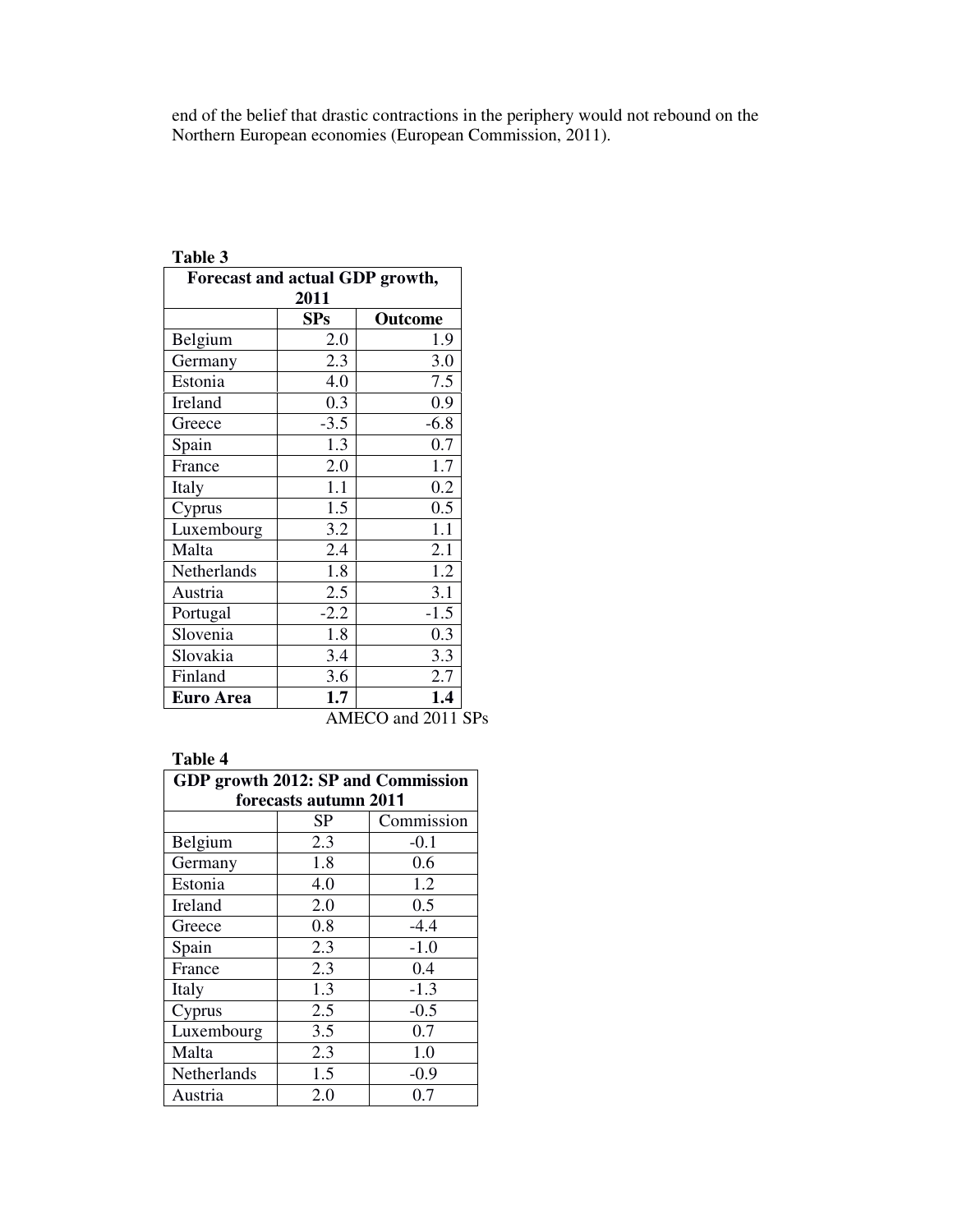| Euro Area | 1.8    | -0.3   |
|-----------|--------|--------|
| Finland   | 2.7    | 0.8    |
| Slovakia  | 4.8    | 12     |
| Slovenia  | 2.2    | $-0.1$ |
| Portugal  | $-1.8$ | $-3.3$ |
|           |        |        |

European Commission 2011 and 2011 SPs

Thus the medium term perspectives adopted in the SPs were totally obsolete within a few months and, as a consequence, the planned fiscal consolidations were bound to fail; government expenditures would be rather higher in a recession than with growth of 1.8% and tax receipts very much lower.

It can also be shown that the pattern of growth assumed in the SPs was implausible. In each SP projected growth rates are broken into five components: net exports; gross fixed capital formation; inventories; private consumption and public consumption. The last of these was programmed to grow very slowly. The SPs make it possible to derive aggregate figures for government consumption, because they provide initial levels for 2010 and growth rates thereafter. (Initial levels are missing in the MoU for Portugal and in the German SP, where only an index number is given. These missing values have been taken from AMECO. The AMECO figures in general are slightly different from the figures in the SPs – in particular they are rather higher for the weaker economies. But in general the two sets of figures are very close.)

Table 5 gives the aggregate growth of government consumption implied by the SPs. Because substantially higher expenditures are only planned in Belgium, Austria and Germany and even there spending is planned to grow much more slowly than GDP, overall government consumption as implied by the SPs is virtually static. Relative to eurozone GDP the total is programmed to fall from 19.9% to 18.8% over the four years. Recent AMECO data (July 2012) suggest that this squeeze on government consumption is being achieved: the eurozone total for 2011 was the same as in 2010, while projections are now for small declines in both 2012 and 2013.

| таніс Э                            |                           |        |                   |        |        |  |  |
|------------------------------------|---------------------------|--------|-------------------|--------|--------|--|--|
| Government consumption expenditure |                           |        |                   |        |        |  |  |
|                                    | level: $\epsilon$ billion |        | percentage change |        |        |  |  |
|                                    | 2010                      | 2011   | 2012              | 2013   | 2014   |  |  |
| Belgium                            | 62.80                     | 1.5    | 1.7               | 1.7    | 1.8    |  |  |
| Germany                            | 488.80                    | 1.0    | 1.0               | 1.0    | 1.0    |  |  |
| Estonia                            | 2.99                      | 0.0    | 1.0               | 1.0    | 2.7    |  |  |
| Ireland                            | 27.31                     | $-3.0$ | $-2.3$            | $-2.2$ | $-2.2$ |  |  |
| Greece                             | 33.50                     | $-8.4$ | $-4.0$            | $-1.0$ | $-0.3$ |  |  |
| Spain                              | 152.80                    | $-1.3$ | $-0.8$            | $-0.6$ | $-0.6$ |  |  |
| France                             | 469.80                    | 0.0    | $-0.1$            | $-0.2$ | 0.0    |  |  |
| Italy                              | 260.69                    | 0.0    | $-0.2$            | 0.5    | 0.7    |  |  |
| Cyprus                             | 2.95                      | $-0.5$ | 0.0               | 0.0    | 0.0    |  |  |
| Luxembourg                         | 4.80                      | 0.5    | 3.1               | 1.8    | 2.2    |  |  |
| Malta                              | 0.93                      | 1.4    | $-0.5$            | 0.8    | 0.4    |  |  |
| Netherlands                        | 167.80                    | 0.0    | 0.0               | 0.3    | 0.3    |  |  |
| Austria                            | 48.20                     | 1.0    | 1.0               | 1.2    | 1.3    |  |  |

| anı<br>r |  |
|----------|--|
|----------|--|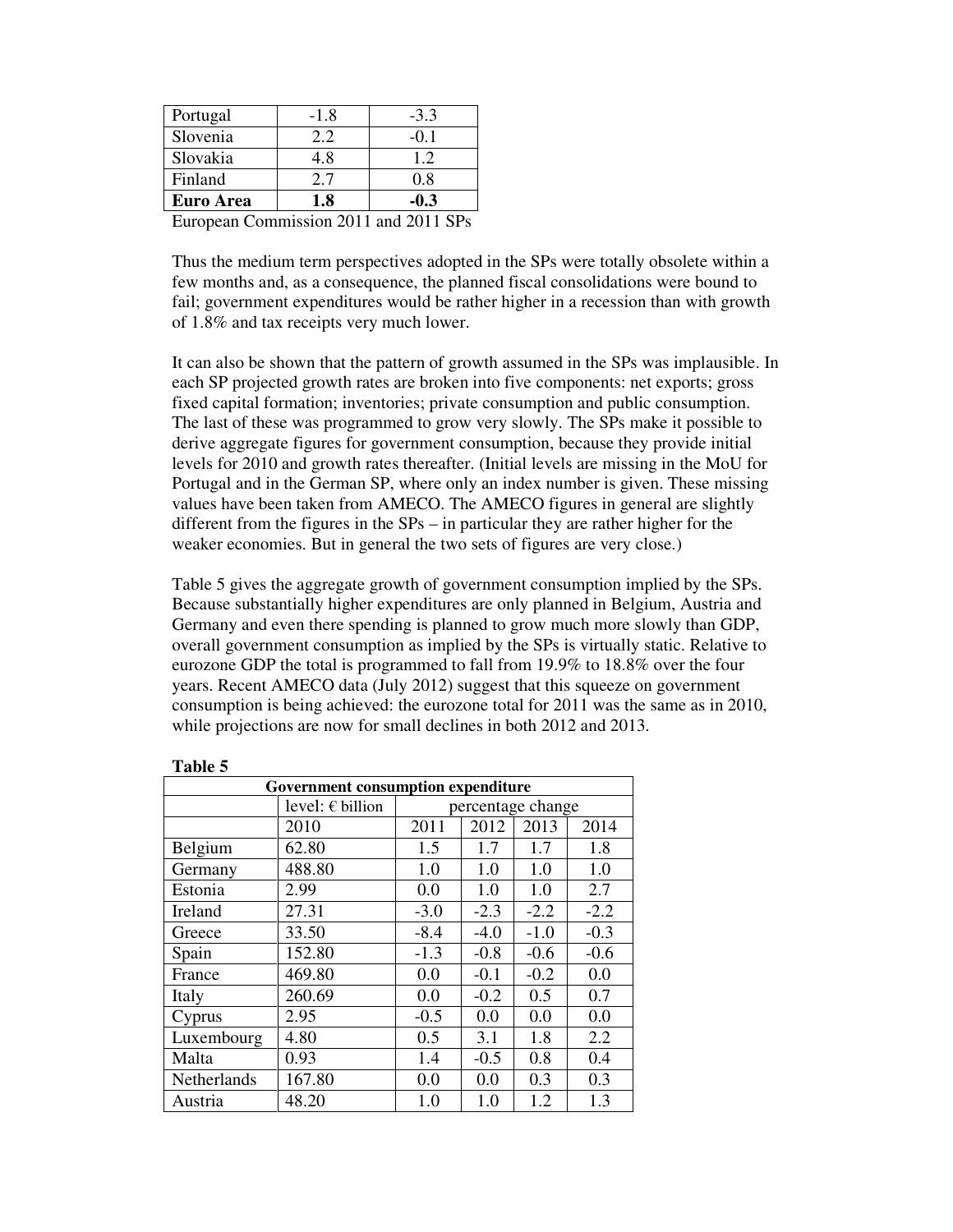| Portugal | 37.10   | $-8.8$ | $-4.7$ | $-12$  | 1.2     |
|----------|---------|--------|--------|--------|---------|
| Slovenia | .26     | $-0.8$ | $-1.3$ | $-1.5$ | $-0.2$  |
| Slovakia | 8.80    | $-5.3$ | $-0.1$ | $-0.8$ | 2.5     |
| Finland  | 44.20   | 1.2    | 0.6    | 0.9    | 0.4     |
| eurozone | 1820.73 | -0.1   | 0.9    | 0.3    | $0.5\,$ |

2011 SPs, AMECO

Meanwhile little growth is to be expected from private consumption while unemployment is high and consumers in many countries are affected by recession, over-indebtedness and declining housing wealth. Since the foreseeable swings in inventories are small over the medium term, the optimistic growth projections of the SPs have to rest on big increases in net exports and fixed investment. In both cases the implied aggregate performance of the eurozone seems very implausible.

#### **Unemployment**

The SPs for 2012 seem to have avoided the hopelessly over-optimistic projections of those of the previous year. If we consider now not GDP growth rates but unemployment rates, we can see that predictions for 2012 and 2013 coincide nearly exactly with the figures given by the Commission.

| able |  |
|------|--|
|------|--|

|             | Eurozone Unemployment Rates (%) |      |            |      |                         |  |  |  |
|-------------|---------------------------------|------|------------|------|-------------------------|--|--|--|
|             | 2011                            | 2012 | 2013       | 2014 | 2015                    |  |  |  |
| Belgium     | 7.2                             | 7.5  | 7.8        | 7.8  | 7.8                     |  |  |  |
| Germany     | 5.8                             | 5.4  | 5.2        | 5.0  | 5.0                     |  |  |  |
| Estonia     | 12.5                            | 11.5 | 9.6        | 8.7  | 8.7                     |  |  |  |
| Ireland     | 14.4                            | 14.3 | 13.6       | 12.8 | 12.8                    |  |  |  |
| Greece      | 17.7                            | 19.7 | 19.6       | 19.6 | 19.6                    |  |  |  |
| Spain       | 21.6                            | 24.3 | 24.2       | 23.4 | 23.4                    |  |  |  |
| France      | 9.7                             | 10.2 | 10.3       | 10.3 | 10.3                    |  |  |  |
| Italy       | 8.4                             | 9.3  | 9.2        | 8.9  | 8.9                     |  |  |  |
| Cyprus      | 7.7                             | 9.5  | 9.5        | 9.0  | 9.0                     |  |  |  |
| Luxembourg  | 4.5                             | 5.0  | 5.4        | 5.6  | 5.6                     |  |  |  |
| Malta       | 6.5                             | 6.4  | 6.3<br>6.3 |      | 6.3                     |  |  |  |
| Netherlands | 4.5                             | 5.5  | 6.0        | 6.0  | 6.0                     |  |  |  |
| Austria     | 4.2                             | 4.6  | 4.8        | 4.7  | 4.7                     |  |  |  |
| Portugal    | 12.7                            | 14.6 | 14.1       | 13.2 | 13.2                    |  |  |  |
| Slovenia    | 8.2                             | 8.8  | 9.3        | 9.1  | 9.1                     |  |  |  |
| Slovakia    | 13.5                            | 13.8 | 13.7       | 13.5 | 13.5                    |  |  |  |
| Finland     | 7.8                             | 8.0  | 7.9        | 7.7  | 7.7                     |  |  |  |
| eurozone    | 10.1                            | 10.8 | 10.7       | 10.5 | 10.2                    |  |  |  |
|             |                                 |      |            |      | $2012$ SPs <sup>6</sup> |  |  |  |

The country rates have been aggregated using labour force estimates from 2011. Greece did not submit a Stability Programme for 2011; the French 2012 SP gave no unemployment forecasts -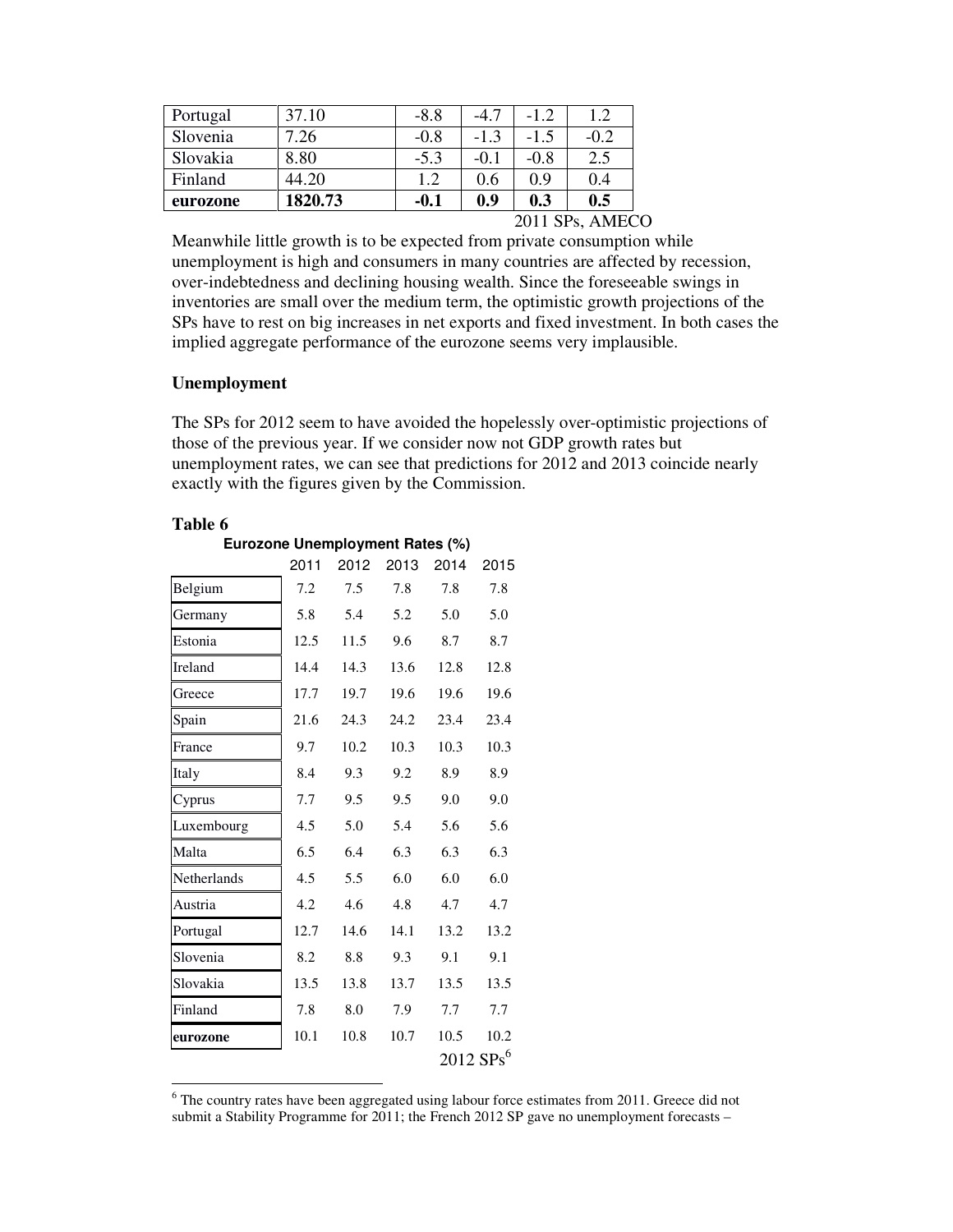The adoption of more plausible unemployment figures should not be taken to suggest that there is more coherence in the SPs of 2012 than I those of the previous year. Once again aggregation of the programme data has absurd implications for the eurozone as a whole. Of the 17 countries in the monetary union, 15 base their GDP growth figures on an increase in net exports. One of the two exceptions is Luxembourg, too small to absorb a significant amount of imports from other member states. The other is Germany, but there is no suggestion that Germany is about to move away from its huge trade surplus. After 2011, when more than a quarter of German GDP growth of 3% was attributable to an increased trade surplus, Germany's stability programme sees only a tiny move in the other direction in 2012 ( with exports growing by 2% against 3% growth in imports). Thereafter, trade will have a neutral impact on GDP growth with exports and imports increasing in step through 2016. Just as with the SPs for 2011, those for 2012 imply an implausibly large surge in eurozone net exports to the rest of the world.

The 2012 SPs, however, are impressive for a different characteristic: they offer no prospect at all of a labour market recovery. If these programmes, submitted to and endorsed by EU leaders, are implemented in practice (which may itself be an excessively optimistic supposition) then the eurozone will continue to suffer unemployment rates in excess of 10% and there will be no change in the acute divergence between performance in the core and the periphery.

Because the data used here are macroeconomic, it is not possible to make precise statements about specific groups. It is always the case that a general deterioration impacts most severely on the most vulnerable groups. In the present case, younger workers are particularly exposed; public sector payrolls are being drastically shortened and unavoidably this takes place mostly by freezing recruitment, locking out the young. Once again, a sharp divergence can be seen: some core economies, such as that of Germany, have managed to contain or even reduce youth unemployment while it has exploded in the periphery.

Unemployment rates for the age group 15-24 tend to exaggerate the problem because those in full-time education are treated as inactive and this reduces the denominator of the calculation. Unemployment ratios, expressing unemployment as a percentage of the whole young population are biased in the other direction to the extent that educational courses are not chosen but merely used to avoid explicit payment of unemployment indemnities. Both sets of figures show that austerity in the heavily indebted countries is imposed at the expense of the young. Ratios above 10% are displayed by the "bailed-out" economies of Ireland, Greece and Portugal; the Spanish figure for 2011 was close to 20% (of the age-group, not just that part of the age-group not in school or college); the Baltic Republics and other post-soviet economies also show high values. The situation continues to deteriorate. In Greece, for example, the

-

perhaps the impending presidential election is behind this inhibition. In both cases the missing data have been replaced by AMECO estimates for 2011-2013 while 2014 and 2015 values were put equal to those for 2013. The consequence is almost certainly to understate the overall unemployment levels implied by the SPs.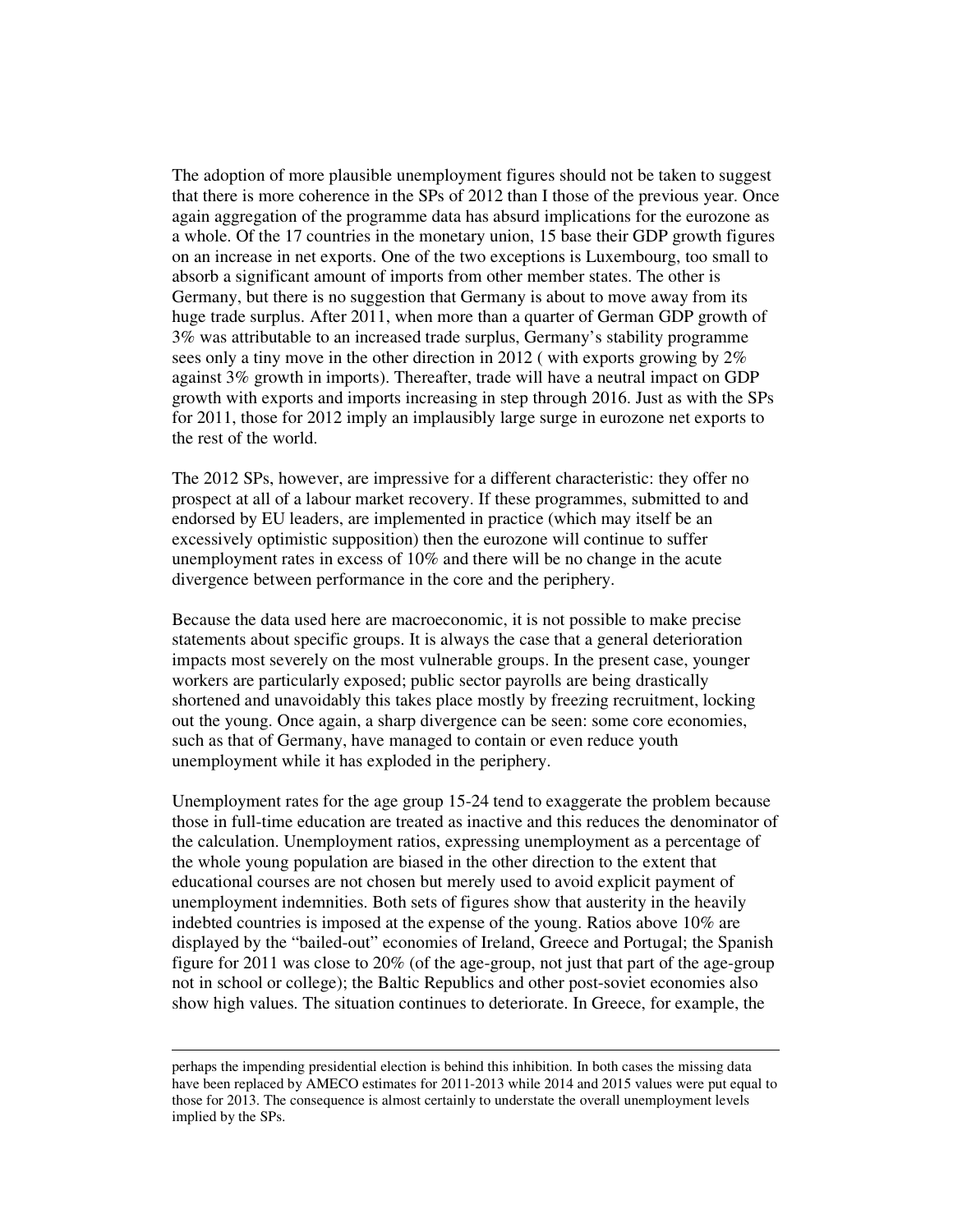unemployment rate for the 20-29 age group rose from 23.6% in 2010 to 33.7% in 2011.

The unemployment and youth unemployment of the eurozone should not be seen as simply reflecting a very adverse period in macroeconomic terms. The weak position of the peripheral economies is being used to drive through structural changes to their employment and wage-bargaining systems which will strengthen the position of employers on a permanent basis.

#### **Table 7**

|                       | Youth unemployment rate |          |      |         | <b>Youth unemployment ratio</b> |         |          |
|-----------------------|-------------------------|----------|------|---------|---------------------------------|---------|----------|
|                       | 2009                    | 2010     | 2011 | 2011Q4* | 2009                            | 2010    | 2011     |
| <b>EU-27</b>          | 20.1                    | 21.1     | 21.4 | 22.1    | 8.7                             | 9.0     | 9.1      |
| Euro area             | 20.2                    | 20.9     | 20.8 | 21.4    | 8.7                             | 8.7     | 8.7      |
| <b>Belgium</b>        | 21.9                    | 22.4     | 18.7 | 17.5    | 7.1                             | 7.3     | 6.0      |
| <b>Bulgaria</b>       | 16.2                    | 23.2     | 26.6 | 28.2    | 4.8                             | 6.7     | 7.3      |
| <b>Czech Republic</b> | 16.6                    | 18.3     | 18.0 | 18.3    | 5.3                             | 5.7     | 5.4<br>  |
| Denmark               | 11.8                    | 14.0     | 14.2 | 14.3    | 8.4                             | 9.4     | 9.6      |
|                       | 11.2                    | 9.9      | 8.6  | 8.3     | 5.8                             | 5.1<br> | 4.5      |
| Estonia               | 27.5                    | 32.9     | 22.3 | 25.1    | 11.0                            | 12.6    | 9.1      |
| Ireland               | 24.4                    | 27.8     | 29.4 | 30.5    | 11.5                            | 11.8    | 11.7     |
| Greece                | 25.7                    | 32.8     | 44.4 | 49.3    | 8.0                             | 10.0    | 13.0     |
| Spain                 | 37.8                    | 41.6     | 46.4 | 48.9    | 17.1                            | 17.8    | 19.0<br> |
| France                | 23.9                    | 23.6     | 22.9 | 22.7    | 9.2                             | 9.0     | 8.5      |
| ltaly                 | 25.4                    | 27.8     | 29.1 | 30.5    | 7.4                             | 7.9     | 8.0      |
| Cyprus                | 13.8                    | 16.7     | 22.4 | 26.8    | 5.7                             | 6.8     | 8.5      |
| Latvia                | 33.6                    | 34.5     | 29.1 | 27.4    | 14.0                            | 13.9    | 11.2     |
| Lithuania             | 29.2                    | 35.1     | 32.9 | 34.3    | 8.9                             | 10.4    | 9.6<br>  |
| Luxembourg            | 16.5                    | 15.8     | 15.6 | 16.0    | 5.5                             | 3.5     | 4.2      |
| Hungary               | 26.5                    | 26.6     | 26.1 | 26.7    | 6.5                             | 6.6     | 6.4      |
| Malta                 | 14.4                    | 13.1     | 13.7 | 14.0    | 7.4                             | 6.7     | 7.1      |
| Netherlands           | 7.7                     | 8.7      | 7.6  | 8.5     | 4.8                             | 6.0     | 5.3      |
| Austria               | 10.0                    | 8.8      | 8.3  | 8.7     | 6.0                             | 5.2     | 5.0<br>. |
| Poland                | 20.6                    | 23.7     | 25.8 | 26.9    | 7.0                             | 8.2     | 8.7      |
| Portugal              | 24.8 (e)                | 27.7 (e) | 30.1 | 34.1    | 7.9                             | 8.2     | 11.7     |
| Romania               | 20.8                    | 22.1     | 23.7 | 24.8    | 6.4                             | 6.9     | 7.4      |
| Slovenia              | 13.6                    | 14.7     | 15.7 | 16.4    | 5.6                             | 5.9     | 5.9      |
| Slovakia              | 27.3                    | 33.6     | 33.2 | 33.8    | 8.6                             | 10.4    | 10.0     |
| <b>Finland</b>        | 21.5                    | 21.4     | 20.1 | 19.9    | 10.9                            | 10.6    | 10.1     |
| Sweden                | 25.0                    | 25.2     | 22.9 | 22.8    | 12.8                            | 13.0    | 12.0     |
| <b>United Kingdom</b> | 19.1                    | 19.6     | 21.1 | 22.0    | 11.4                            | 11.6    | 12.4     |

\* The quarterly youth unemployment rate is seasonally adjusted.

e: estimate

Source: Eurostat (une\_rt\_q, lfsi\_act\_a)

#### **The Reform Programmes**

The national reform programmes (NRPs) submitted by member states are not subject to the same tight disciplinary control as the SPs: in most cases there is no question of sanctions. However, for the states where bail-out funds have been accepted the Commission's recommendations may in fact be constraining because they represent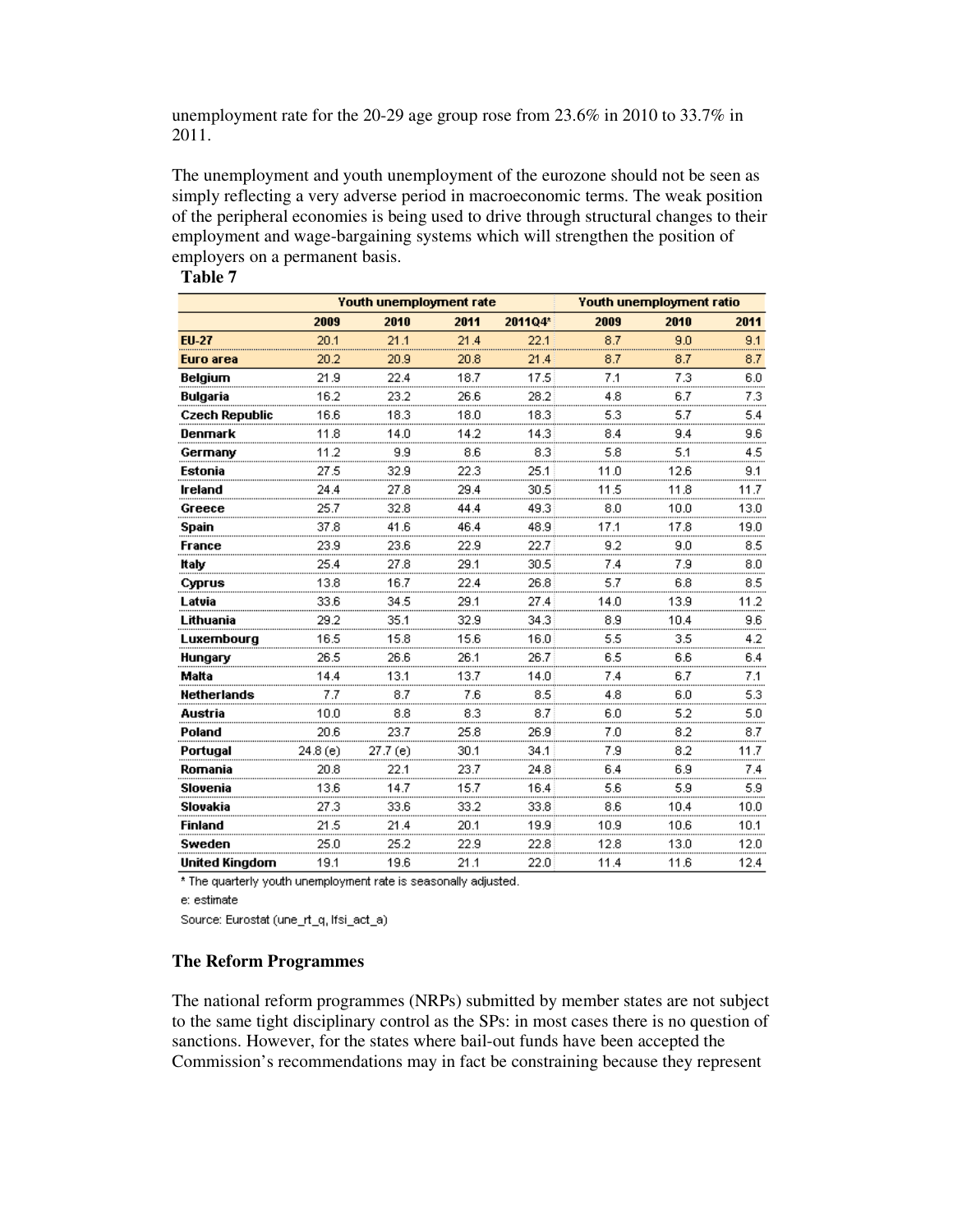formal or informal conditions on the supply of emergency finance. The discussion here will concentrate on the NRPs of Ireland, Greece and Portugal.<sup>7</sup>

In principle, the reform programmes are guided by *Europe2020*, the broad strategy designed to replace the Lisbon agenda which supposedly guided the EU through the first decade of the present century. EU leaders have not yet admitted that the Lisbon agenda was a disastrous failure, but its employment targets were comprehensively missed: just prior to the outbreak of crisis the main employment gains achieved between 2000 and 2007, three quarters of the total eurozone employment growth, were concentrated in Italy, Spain, Ireland, Portugal and Greece; all more than wiped out subsequently. Meanwhile the drive for financial dregulation which was central to Lisbon and well summed up by the ambition of the Stockholm Council to make Europe the "cheapest place to do business in the world," had contributed to EU banks' enormous use of leverage (surpassing that of US banks) and their huge exposures to the sub-prime debacle.

Just like its predecessor, *Europe2020* includes environmental and social targets and lip service is paid to these in the NRPs. However, again like its predecessor its central thrust is to promote external competitiveness by the reinforcement of market pressures. Most of its social objectives are seen as following from a targeted increase in employment which would itself follow from the growth supposedly brought about by increased competitiveness. In the peripheral states this growth remains at present a mere supposition.

It can be stressed firstly that the social situation in the peripheral states is particularly sensitive. The latest report from the annual report, *The Employment and Social Situation in Europe*, gives a ranking of EU member states in terms of poverty. At the top of the list are several East and Central European countries: Bulgaria, Romania, Latvia, Hungary, Lithuania and Poland where the rigours of post-soviet transition have resulted in many casualties. Immediately after, however, come Greece, Ireland and Portugal, where fiscal consolidation has already compromised national systems of social protection (European Commission, 2011b, p114). The Commission's repeated injunction to the governments concerned to "protect the vulnerable" should be read with this in mind. Leschke et al. (2012) confirm that retrenchment measures are most severe in the countries with the least adequate social protection systems. The general situation in the EU since the Single Act has been that economic policies are largely in the competence of the EU, social policies in that of the member states. (Certain aspects of labour market regulation, introduced at EU level, are the main exception to this generalisation but the EU's legislative agenda in this field is now essentially finished.) Just because they have lost control over economic instruments – and because, in particular, the competition rules of the EU make it difficult to use public procurement to adapt to the pressures of European integration and globalisation – member states have tended to guard most jealously their social policy autonomy. In Eurozone members, without monetary policy instruments, this problem of autonomy is more acute.

-

 $<sup>7</sup>$  In the case of Portugal the Memorandum of Understanding has been substituted for its 2011 NRP, as</sup> for its SP.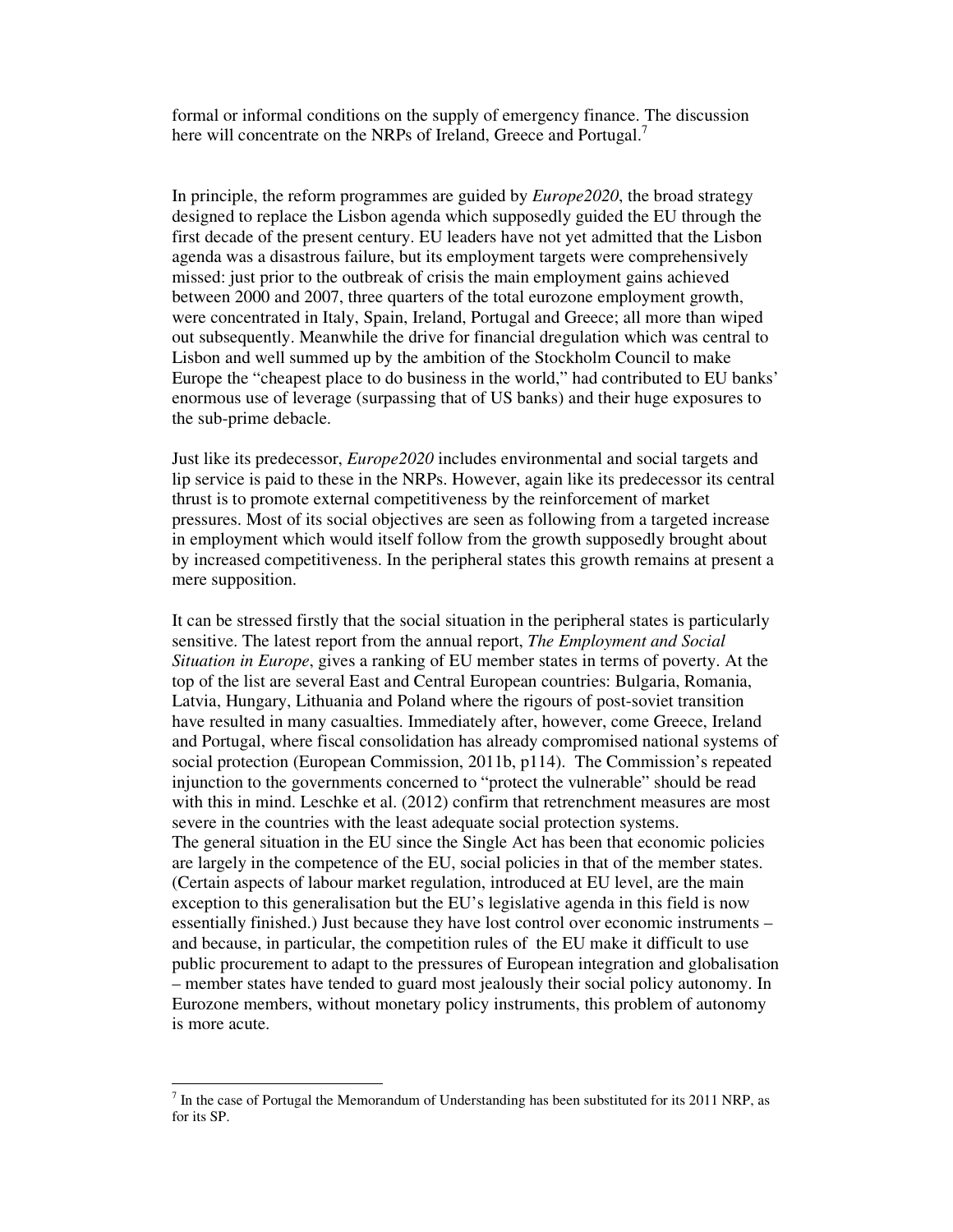The NRPs of the peripheral countries, written under immediate financial pressure, signal the loss of their remaining macroeconomic instrument, fiscal policy, and, at the same time, of any autonomy in social policy. The enforced imperatives are fiscal consolidation and competitiveness, the latter to be achieved by big reductions in real wages, welfare benefits and social services. In addition, the Commission insists on pushing forward its single market agenda by bringing state-level institutions and regulations into close accord with EU competition rules, although this may not be relevant to either the problem of public sector debt or that of current account deficits.

The Memorandum of Understanding (MoU) between the Commission, the IMF and Portugal establishes a complete programme of legislation, institutional change and regulatory reform between 2011 and 2014. The measures to be taken are specified in minute detail. The tight overall fiscal targets include specific targets for savings on both the expenditure and the revenue sides. In education, the government has to produce "savings" of  $\epsilon$  195 million in 2012 and a further  $\epsilon$  175 million in 2013. It is instructed in detail how to do this, for instance by "rationalising the school network" and "lowering staff needs."

Reforms in health care are more ambitious – they should lead to expenditure reductions of  $\epsilon$  550 million in 2012, followed by  $\epsilon$  375 million in 2013, in addition to reductions in health insurance provision for public sector employees. Most of these sums are to be obtained by squeezing expenditure on pharmaceutical products, the rest by rationalising and intensifying competition in the hospital sector. Some of these measures may be very justified but to impose them rather than permit the Portuguese themselves negotiate acceptable compromises may lead to big losses for particular interest groups and conflicts which result in new malfunctionsin the health care sector.

"Efficiency savings" in public administration agreed in the MoU emphasise programmed dismissals and wage cuts. For example, management positions and administrative units are to be reduced by 15% over the life of the agreement; "annual decreases of 1% per year in headcounts of central administration and 2% in local and regional administrations"; "freeze wages in the government sector in nominal terms in 2012 and 2013 and constrain promotions"; and so on. The degree of intrusion into Portuguese affairs is well illustrated by the programme for local government reorganisation in the MoU: "There are currently around 308 municipalities and 4,259 parishes. By **July 2012**, the government will develop a consolidation plan to reorganize and significantly reduce the number of such entities. The Government will implement these plans based on agreement with EC and IMF staff. These changes,which will come into effect by the beginning of the next local election cycle,will enhance service delivery, improve efficiency, and reduce costs" (MoU, 2011, p15). The implications for local democracy are not discussed.

Pension indexation is to be suspended in 2012 and 2013, except for the very lowest pensions while pensions above  $\epsilon$  1,500 are to be reduced; tax allowances for pension contributions are also to be reduced. These are only a few examples of detailed expenditure cuts in the MoU.

Similarly, there are detailed prescriptions for revenue increases including the taxation of "all types of social cash transfers," increases in VAT and excise duties and the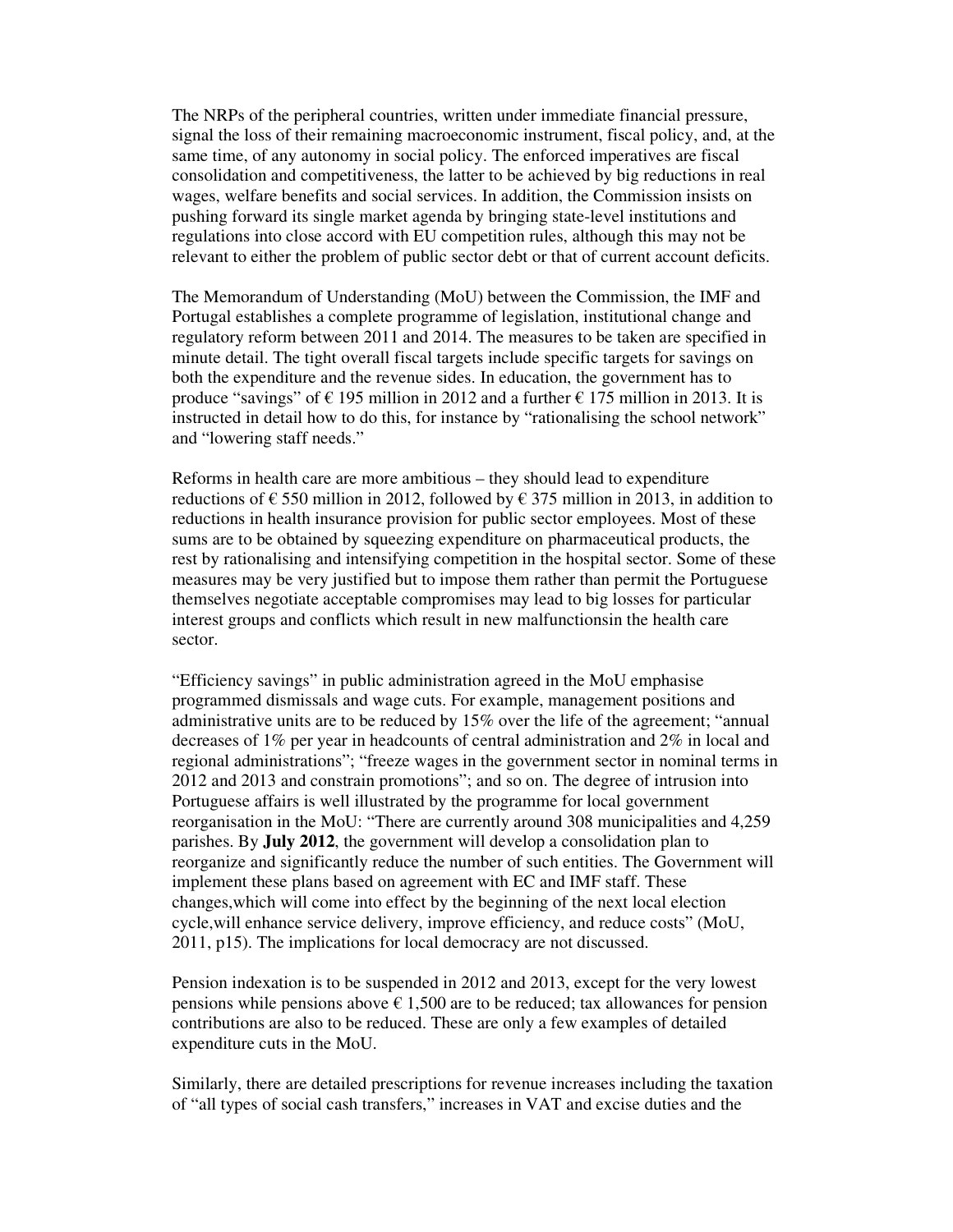imposition of excise duty on electricity. The MoU, however, does not stop there: it goes on to specify reforms and regulatory changes across every aspect of the Portuguese economy : the financial system; public-private partnerships and stateowned enterprises (including a demand for privatisations); the structure and functioning of ministries and government agencies; the functioning of the courts; employment relations and the labour market; the educational system; transport; telecommunications; and much more.

Many of the measures required have little or nothing to do with either fiscal consolidation or external competitiveness; they are simply opportunistic moves by the Commission to push through its single market agenda in a situation where there is little prospect of resistance. This is the case, for instance, with regulatory change in the professions and liberalisation of the mobile phone market. Indeed, some of these measures may delay correction of Portugal's trade deficit by promoting import penetration in the services sector.

Nevertheless, the MoU in general contains many threats to the Portuguese social model, in spite of repeated but vague injunctions to protect the most vulnerable. Only some examples will be given. The energy reforms aim at increases in the price of gas and electricity and the transport reforms at increased bus and train fares. The law of landlord and tenant is to be rewritten in favour of landlords (easier evictions and so on). Deregulation of postal services threatens the job security and working conditions of postal workers. Reform of working time regulations is to give more control to employers. Dismissals are to be facilitated. When such changes are considered together with the budgetary provisions discussed above it is clear that lower income groups in Portugal, including "the most vulnerable" face a dramatic deterioration in their living standards and in their level of social protection.

The 2011 NRP for Greece follows the same logic as the Portugues MoU and the Troika's prescriptions for the two counties differ only in points of detail. One aspect of the Greek case (also found in Portugal) is worth stressing – the strong pressure to decentralise wage bargaining. Greece, like many EU countries, has long practised the extension of collective agreements to employers outside the relevant industrial association. Where unions are relatively weak this is an indispensable protection of their status and it also protects the better employers from the worse ones. Under pressure from the troika the Greeks now propose to eliminate this practice, although conditions in the labour market are alreaady extremely adverse for employees. A series of other measures work in the same direction. The NRP admitted "Labour market outcomes are expected to remain weak this year and the next, with a faster rebound forecast for the second part of the upcoming decade" (Hellenic Republic, 2011, p36). The next NRP, however, had to recognise that the situation had deteriorated even further (Hellenic Republic, 2012). The AMECO data base now projects falling employment in Greece into 2013.

The Greek NRP for 2012 reports a drastic deterioration in working conditions: "Data from the Labour Inspectorate confirm the increasing use of flexible forms of employment in the Greek labour market, since, in 2011, 58,962 full time employment contracts have been converted into part time employment or rotation work. Compared to 2010, these increases are of 73.25% concerning part time employment, of 193.06% concerning rotation work with the consent of the employee,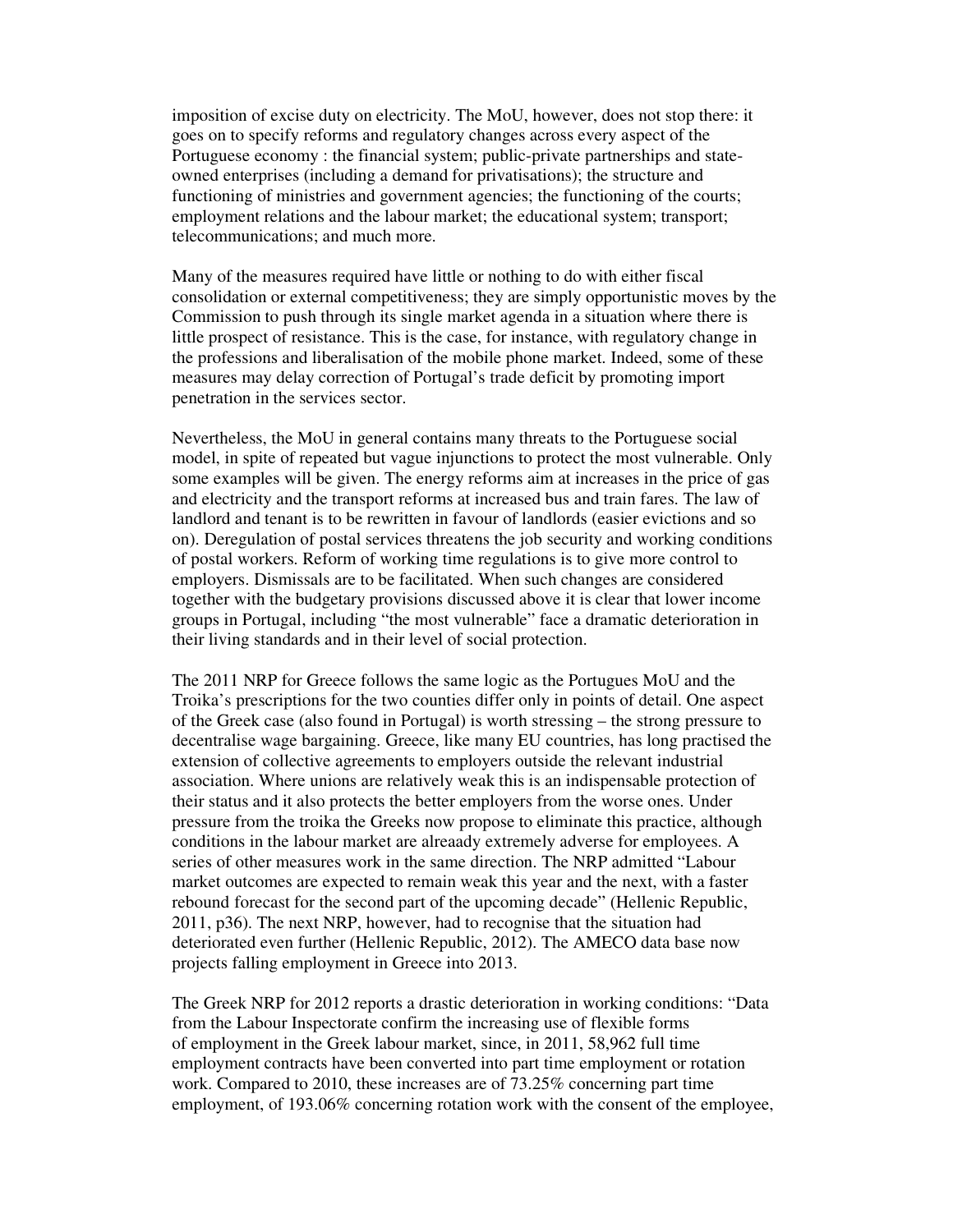and of 631.89% concerning rotation work unilaterally by the employer. This shift towards flexible forms of employment can also be reflected in the share of full time employment contracts in the labour market, which from 79% in 2009, fell to 66.9% in 2010 and to 58.92% in 2011. The latest available data from the Labour Inspectorate (January-February 2012) broadly confirm that the above mentioned trend still prevails."

Karamessini (2012) reports both an assault on individual workers' rights and "changes in the wage-setting system aimed at defeating the unions, undoing collective bargaining and expanding individual bargaining in the private sector."

Intrusion into Ireland's social model may be slightly less intense than in the cases of Greece and Portugal. However, the NRP specifies social security reforms aimed at putting downward pressure on the lowest wages: sanctions are tightened on the unemployed refusing a job and on one-parent family claimants. The following declaration in the NRP also sounds ominous for the low-paid: "An independent review has been undertaken of the continued relevance, fairness and efficiency of statutory wage setting mechanisms covering a range of low-paid sectors. An action plan will be developed in consultation with the European Commission Services, in line with the provision in the EU/IMF Programme, to ensure that these statutory mechanisms work effectively and efficiently and that they do not have a negative impact on economic performance and employment levels" (Ireland, 2011).

There are positive aspects to the Irish NRPs. In particular, there appear to be strenuous interventions in response to rising unemployment. It reports, for example, that in the context of Ireland's Employment Action Plan a very large number of training places and full-time university courses had been provided. However, it is clear that under financial pressure the government had virtually abandoned its antipoverty programme. Those in "consistent poverty" were estimated to be 4.2% of the population in 2008. The original target had been to reduce this substantially by 2012 and eliminate consistent poverty by 2016. The NRP, however, recognises that things have been going backward: "The challenge of meeting the national poverty target is considerable, as indicated by the rise in the consistent poverty rate to 5.5% in 2009 and it is possible that the rate may even be higher in 2010. The timescale for achieving the poverty target will be influenced by the pace at which economic and employment growth returns to the Irish economy. It is envisaged that in the early years fewer people may be lifted out of poverty or indeed the numbers may increase due to the effects of the economic recession and the implementation of the *National Recovery Plan, in particular changes in the structure and operation of the social welfare system and child income support (as occurred in 2010 and 2011).*" A review of the targets was to be undertaken, "to set out different levels of ambition for poverty reduction." And indeed the 2012 NRP confirms that the target has been reduced. The Irish acknowledge here what is the general situation in the eurozone periphery and further afield – in response to the crisis of the euro fiscal consolidation and cost reductions take priority over social objectives.

In other countries the danger to social models may not be as great but is still significant, both because of the very tight fiscal squeeze resulting from an uncoordinated macroeconomic stance and from the priority given to cost reductions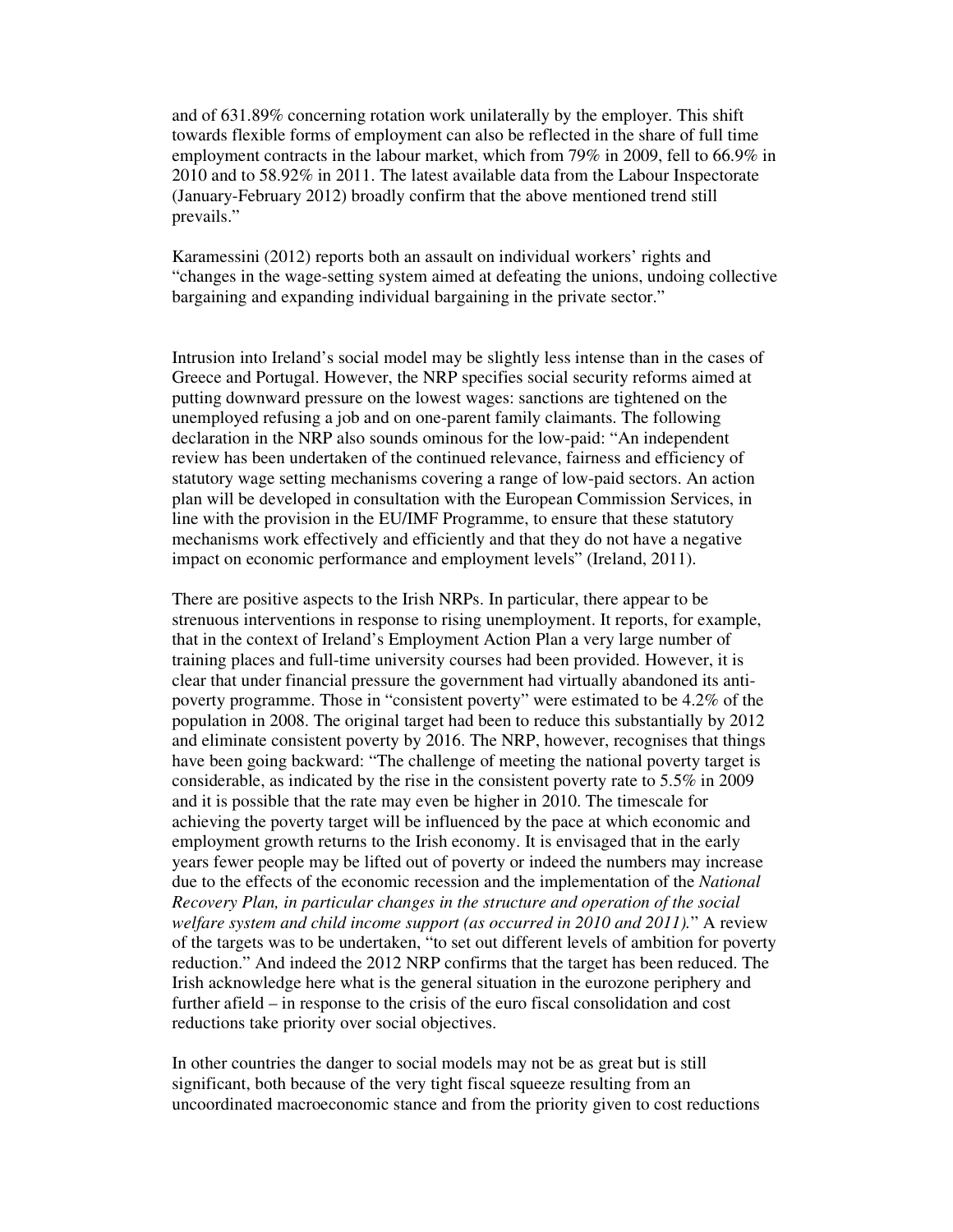by the Commission. One example is the possible consequences of fiscal consolidation for regional policy in Italy. The Italian NRP for 2011 (p15) reports that in the South the public sector provides 25% of employment against only 15% in the Centre and North. Clearly it will be difficult to avoid increased regional divergence in the context of a large-scale and rapid reduction in public spending.

Only a selective survey of the NRPs has been undertaken here, concentrating on the "bail-out" member states which are under the greatest pressure for policy changes. But these examples suffice to show that the policy changes enforced in the weaker states threaten a profound disorganisation of their social models and a deterioration in the economic security and living standards of populations which are already among the most exposed to poverty.

#### **Conclusion**

Two main policy objectives are declared in the EU's intervention into the weaker member states: reduction in public sector debt and the restoration of competitiveness. The first is to be addressed by fiscal consolidation, the latter by "internal devaluation," that is, by reducing incomes. There is a serious tension between the two approaches. Fiscal consolidation certainly works to reduce incomes but lower incomes themselves aggravate the burden of indebtedness by making it harder to service the debt. The response of the Commission and the Troika to the resulting problems has been to chase induced effects downwards – calling for more austerity to reinforce fiscal consolidation. Only very recently have there been signs of a reappraisal of this position.

EU social policy used to be more than a rhetorical device. The European Social Fund, today of vestigial significance, actually dates back to the European Coal and Steel Community, the first of the institutions which would become the EU. The purpose of the Fund was to compensate those who lost from economic integration. It effectively did so, its main early beneficiaries being Belgian miners. Under French pressure early European treaties promoted gender equality in labour markets.

In the 1960s and 1970s the war against social dumping attempted to eliminate competition based on lax employment standards and inadequate social provision. No doubt it protected workers in the more successful economies; but it also encouraged the development of social protection in the more backward ones.

Today it is scarcely an exaggeration to say that social dumping has become the actual social strategy of the EU, as the drive to restore competitiveness, that is, to reduce labour costs, by any means available has become the central component of a dogmatic, regressive and dysfunctional response to the crisis of public debt, a crisis itself largely attributable to the myopia and pusillanimity of EU and northern European leaderships.

No doubt the best resolution would be a complete change of direction at EU level, a return to the construction of a genuinely social Europe. But populations under acute pressure are hardly to be criticised if, in the absence of a general reappraisal they seek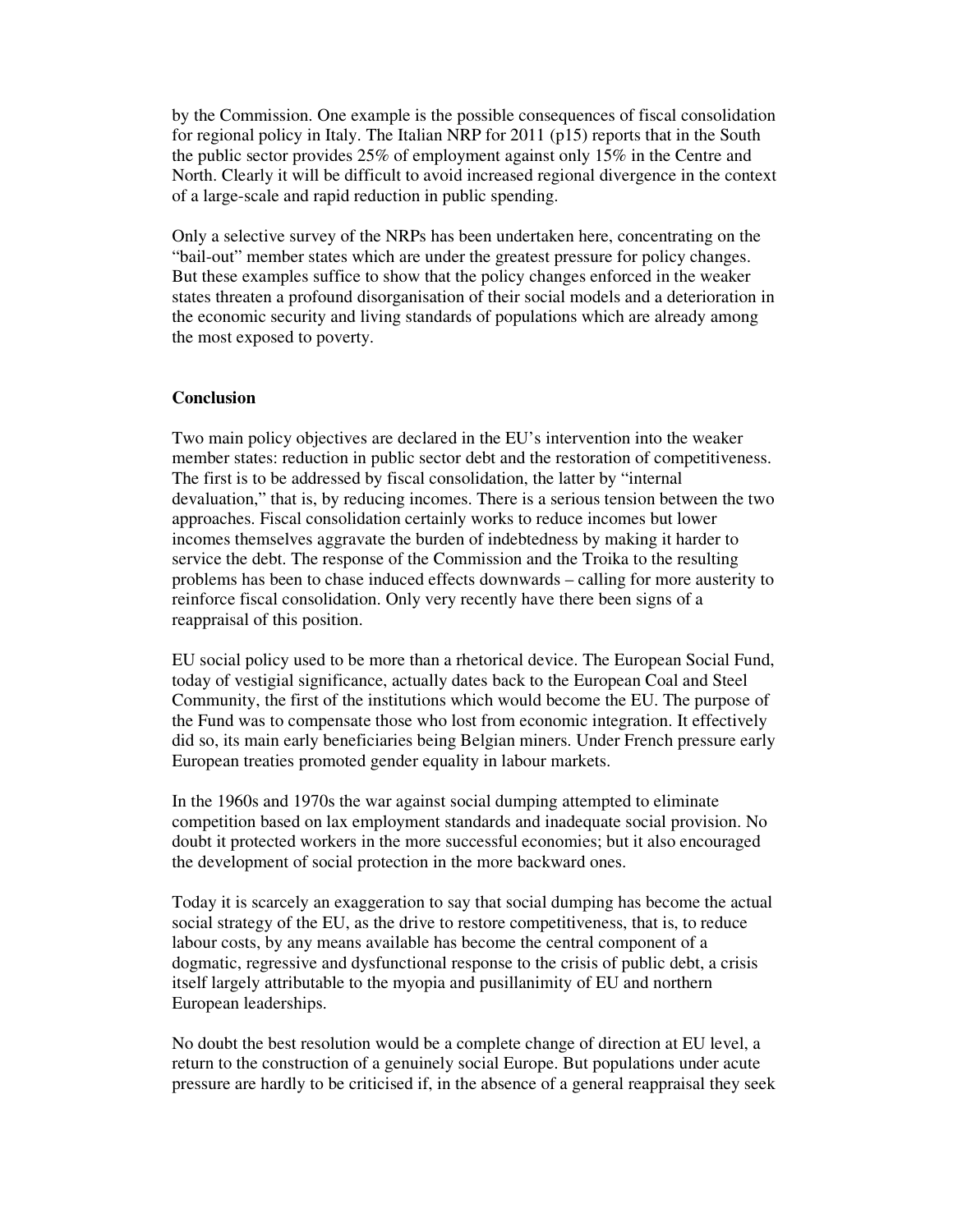to defend their societies by challenging the rules and the structures of the actually existing European Union.

#### **Note: Baltic Republics are not Model Pupils**

One occasionally comes across the suggestion that economic recovery in the Baltic Republics shows that internal devaluation and fiscal consolidation according to the troika's prescriptions can be effective. Jeffrey Sommers and Michael Hudson (*Financial Times*, 25/6/12) refute this:

"Austerity's advocates depict Latvia as a plucky country that can show Europe the way out of its financial dilemma – by "internal devaluation", or slashing wages. Yet few of the enthusiastic commentators have spent enough time in the country to understand what happened. Its government has chosen austerity, its people have not. Finding no acceptable alternative, much of the labour force has elected to emigrate. This is a major factor holding down its unemployment rate to "just" 15 per cent today.

"Latvia is not a model for austerity in Greece or anywhere else. Both the impression that neoliberal policy has been a success and the claim that Latvians have voted to support this failed model are incorrect.

"Latvia's one year of solid economic growth since its economy plunged by 25 per cent in 2008-10 is billed as a success. Then, unemployment soared above 20 per cent as the shutdown of foreign capital inflows (mainly Swedish mortgage loans to inflate its real estate bubble) left Latvia with a deep current-account deficit. It had to choose between devaluation or maintaining the euro peg.

"It chose the latter in order to proceed towards euro accession. To meet the eurozone criteria it cut public sector wages by 30 per cent, driving down overall wage levels and consumption to match its low labour productivity. The doctrine was that this shock therapy and poverty would soon restore prosperity.

"What enabled Latvia to survive the crisis were EU and IMF bailouts – whose repayments will soon fall due. Relatively low public sector debt (9 per cent of gross domestic product at the start of the crisis) also provided some protection from bond traders. Latvia's problem was mostly private sector debt, especially mortgage debt, which is secured not only by property but by the personal liability of entire families of joint signatories. The bank insurance agency insisted on this measure as it saw unaffordable housing prices being inflated by reckless bank lending. (Its job was to protect the banks, not the economy.)

"The resulting austerity programme is anything but popular. Latvia's parliament often polls approval ratings in the single-digits. Yet the government has survived two elections. How is one to read this?

"Chiefly by ethnic politics. The biggest party opposing the austerity programme (Harmony Centre) largely represents ethnic Russians and had no chance of winning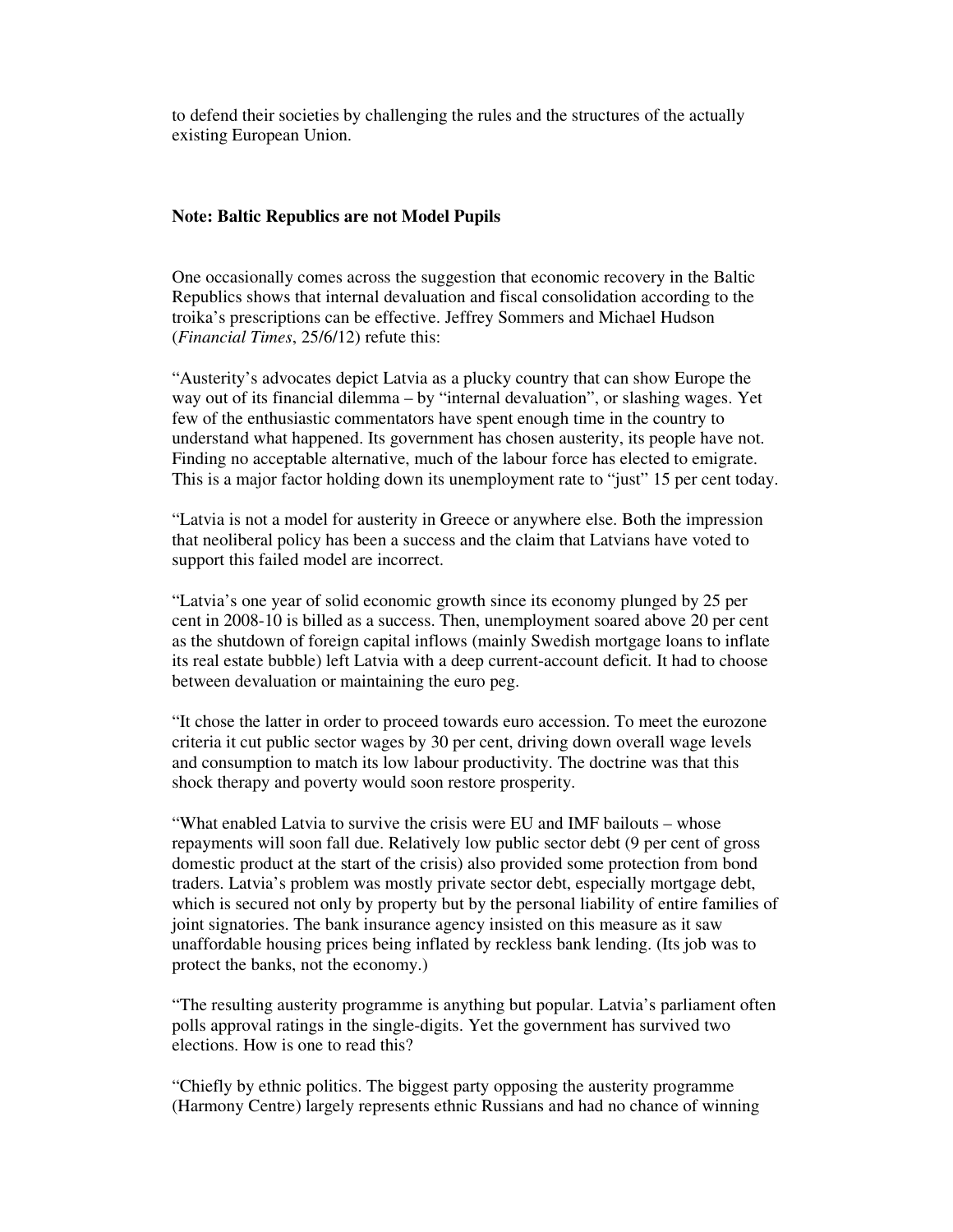given its focus on rights for Russian speakers. The smaller parties run by post-Soviet oligarchs also are seen as being in league with Russia and are widely resented for fiscal imprudence during the boom years, when oligarch-controlled parties were part of the governing coalition. So the only political force left is the "austerians". While most voters dislike their economic policy, a majority are convinced that they are best able to resist Russia's embrace. All other issues come a distant second for Latvian voters.

"That said, Latvians have protested against austerity. In January 2009, in the dead of winter, 10,000 protested in Riga. Teachers, nurses and farmers held demonstrations of their own. The police were called to suppress protests over the closure of a hospital. After these protests subsided, Latvians resigned themselves and began to emigrate. Demographers estimate that 200,000 have left in the past decade – nearly 10 per cent of the population – at an accelerating rate that reflects the austerity being inflicted.

"Why have so many left Latvia if it is such an economic success, with such popular support for austerity as the advocates claim? Birth rates fell during the crisis – as is the case almost everywhere austerity programmes are imposed. Only now is Latvia seeing the social effects of austerity. It has among Europe's highest rates of suicide and of road deaths caused by drink driving. Crime is high because of prolonged unemployment and police budget cuts. There is less accessible, lower-quality education and there is a soaring brain drain alongside blue-collar emigration.

"The moral for Europeans is that a Latvian economic and political model can work only temporarily, and only in a country with a population small enough (a few million) for other nations to absorb émigrés seeking employment abroad. Such a country should be willing to have its population decline, especially its prime workingage cohort. In Greece, this could only worsen an already serious demographic challenge.

"Politically, it helps to be a post-Soviet economy with a fully flexible, poorly unionised labour force. Above all, the population needs to put an almost blind faith in "free market" central planners. Ethnic divisions can distract voters from complaints against austerity. Only under these political conditions can austerity be considered a 'success'."

Sommers and Hudson are also contributors to the forthcoming book by Routledge Press: The Contradictions of Austerity: The Socio-Economic Costs of the Neoliberal Baltic Model.

#### **References**

European Commission (2011) *Interim Forecast: recovery stalls amid financial market crisis*, September

http://ec.europa.eu/economy\_finance/articles/eu\_economic\_situation/pdf/2011/2011-09-interim-forecast-final\_en.pdf

European Commission (2011a) Commission Staff Working Paper: Assessment of the 2011 national reform programmes and stability programmes for the Euro Area, SEC (2011) 737 final